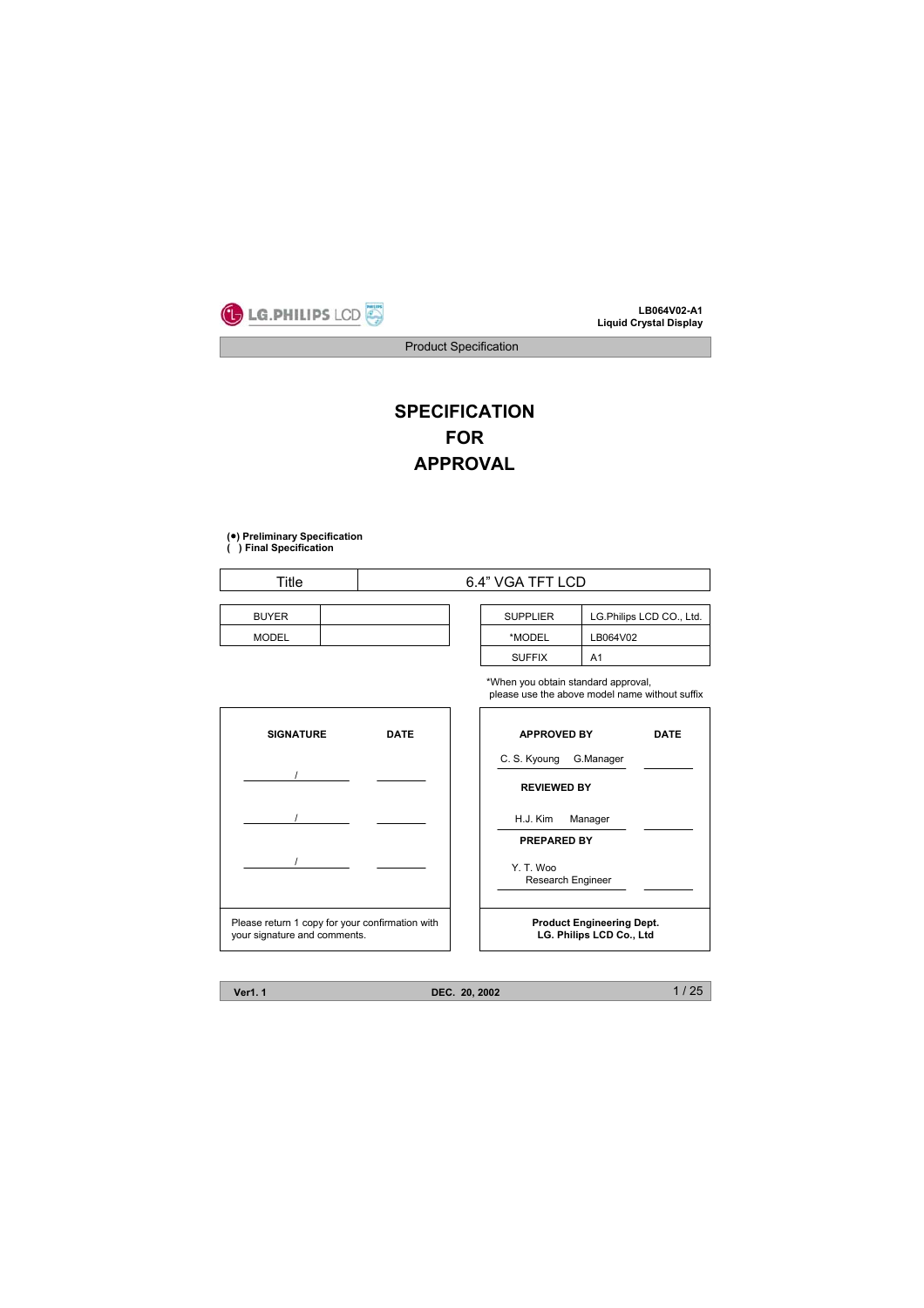

| NO.            | <b>ITEM</b>                    | Page           |
|----------------|--------------------------------|----------------|
| ٠              | <b>COVER</b>                   | $\mathbf{1}$   |
| ٠              | <b>CONTENTS</b>                | $\overline{2}$ |
| ٠              | <b>RECORD OF REVISIONS</b>     | 3              |
| 1              | <b>GENERAL DESCRIPTION</b>     | 4              |
| $\overline{2}$ | ABSOLUTE MAXIMUM RATINGS       | 5              |
| 3              | ELECTRICAL SPECIFICATIONS      | 6              |
| $3 - 1$        | ELECTRICAL CHARACTREISTICS     | 6              |
| $3 - 2$        | INTERFACE CONNECTIONS          | 8              |
| $3 - 3$        | SIGNAL TIMING SPECIFICATIONS   | 9              |
| $3 - 4$        | SIGNAL TIMING WAVEFORMS        | 10             |
| $3 - 5$        | COLOR INPUT DATA REFERNECE     | 11             |
| $3-6$          | POWER SEQUENCE                 | 12             |
| 4              | OPTICAL SPECIFICATIONS         | 13             |
| 5              | MECHANICAL CHARACTERISTICS     | 17             |
| 6              | <b>RELIABILITY</b>             | 21             |
| $\overline{7}$ | <b>INTERNATIONAL STANDARDS</b> | 22             |
| $7 - 1$        | <b>SAFETY</b>                  | 22             |
| $7-2$          | <b>EMC</b>                     | 22             |
| 8              | <b>PACKING</b>                 | 23             |
| $8 - 1$        | <b>DESIGNATION OF LOT MARK</b> | 23             |
| $8-2$          | <b>PAKING FORM</b>             | 23             |
| 9              | <b>PRECAUTIONS</b>             | 24             |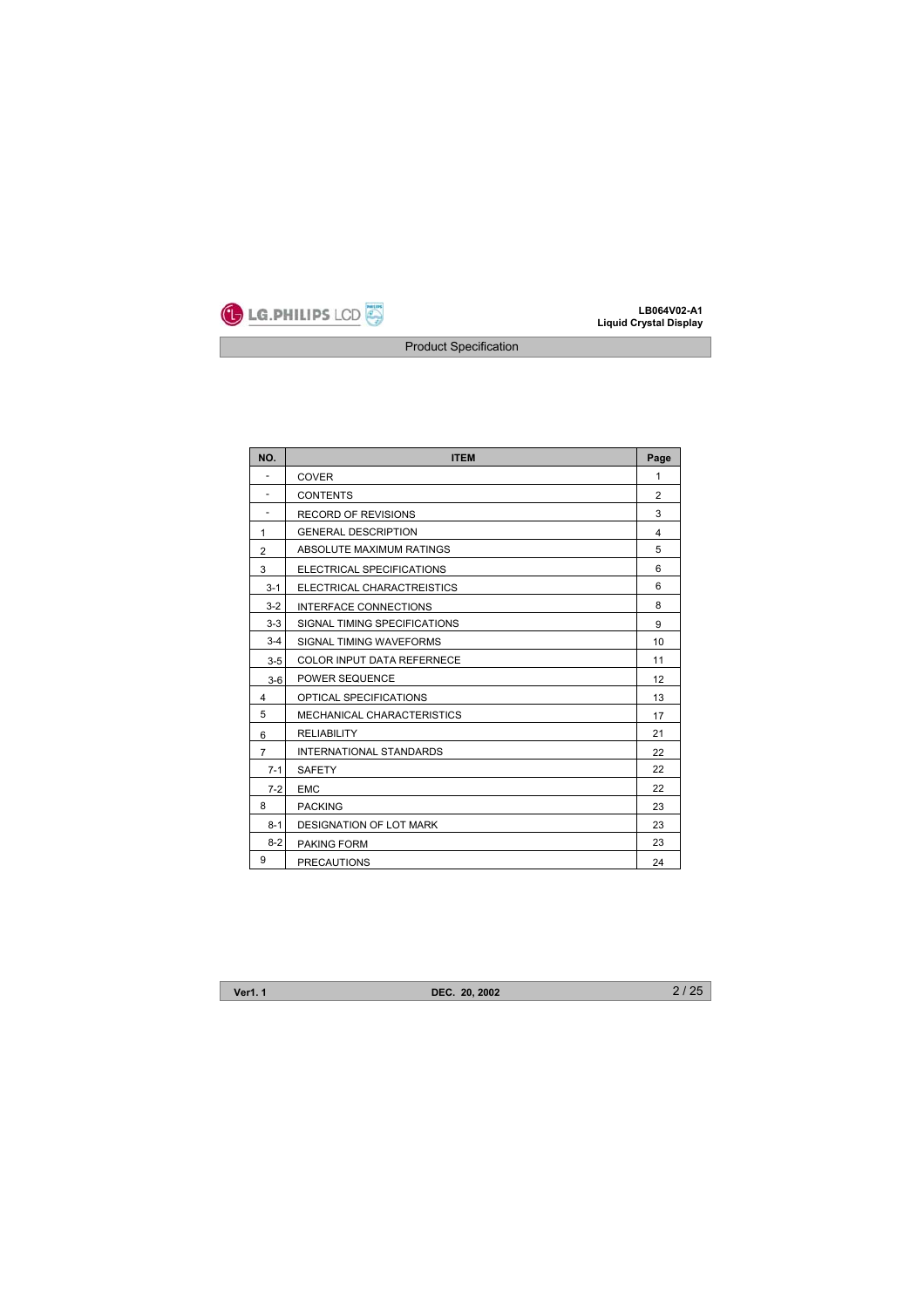

Product Specification

# **RECORDS OF REVISIONS**

| Revision No | Revision No | Page                     | <b>DESCRIPTION</b>    |
|-------------|-------------|--------------------------|-----------------------|
| $1.0\,$     | DEC 20,2002 | $\overline{\phantom{a}}$ | $\bullet$ First Draft |
|             |             |                          |                       |
|             |             |                          |                       |
|             |             |                          |                       |
|             |             |                          |                       |
|             |             |                          |                       |
|             |             |                          |                       |
|             |             |                          |                       |
|             |             |                          |                       |
|             |             |                          |                       |
|             |             |                          |                       |
|             |             |                          |                       |

**Ver1. 1 DEC. 20, 2002**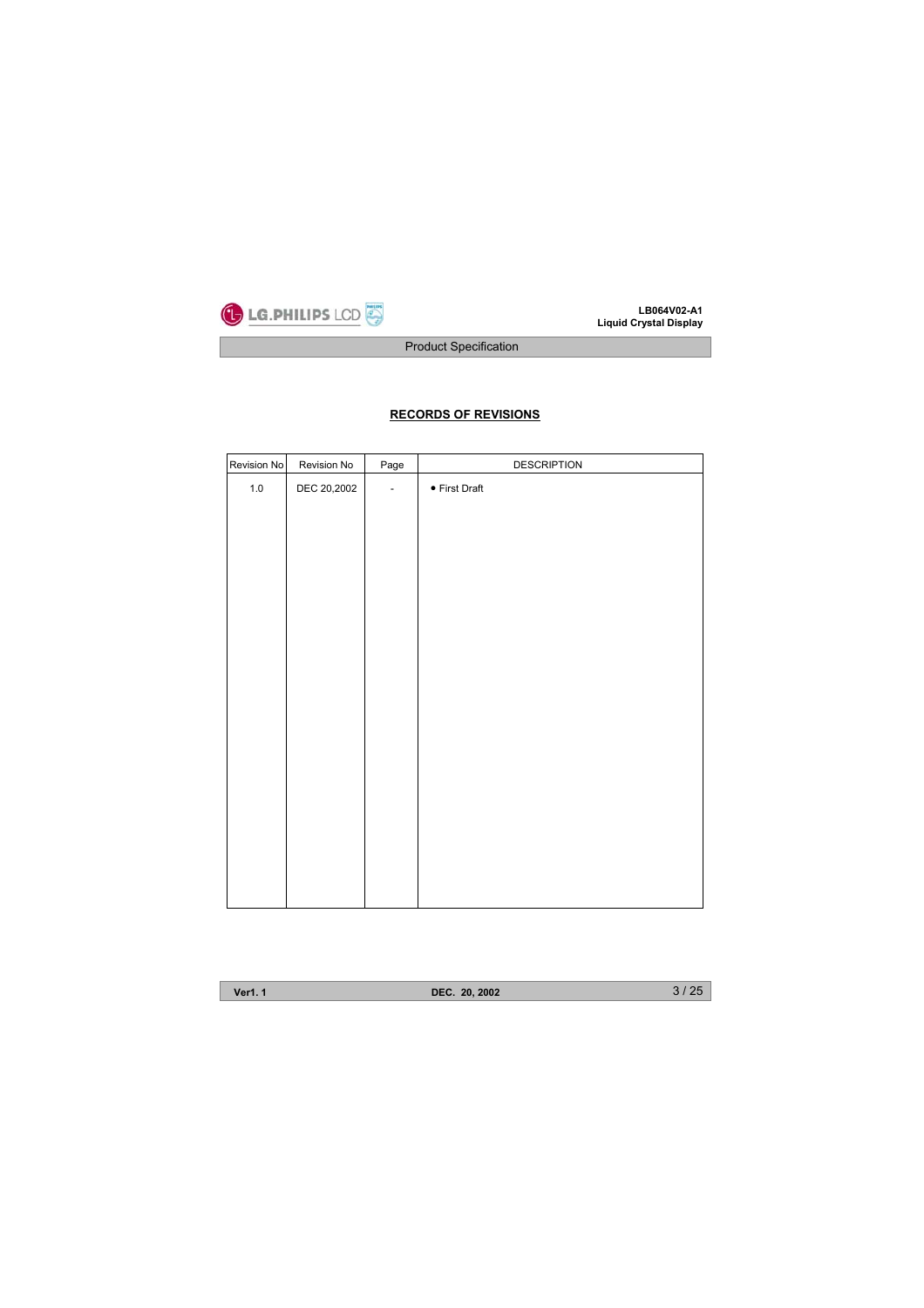

#### **1. General Description**

The LB064V02-A1 is a Color Active Matrix Liquid Crystal Display with an integral Cold Cathode Fluorescent Lamp(CCFL) backlight system. The matrix employs a-Si Thin Film Transistor as the active element. It is a transmissive type display operating in the normally white mode. This TFT-LCD has 6.4 inches diagonally measured active display area with VGA resolution(480 vertical by 640 horizontal pixel array) Each pixel is divided into Red, Green and Blue sub-pixels or dots which are arranged in vertical stripes. Gray scale or the brightness of the sub-pixel color is determined with a 6-bit gray scale signal for each dot, thus, presenting a palette of more than 262,144 colors.

The LB064V02-A1 has been designed to apply the interface method that enables low power, high speed, low EMI. The LB064V02-A1 is intended to support applications where thin thickness, low power are critical factors and graphic display are important. In combination with the vertical arrangement of the sub-pixels, the LB064V02-A1 characteristics provide an excellent flat display for office automation products such as portable Computer and FA.



### **General Features**

| Active screen size     | 6.4 inches (163.2mm) diagonal                                              |  |  |
|------------------------|----------------------------------------------------------------------------|--|--|
| Outline Dimension      | 145.5(H) x 111.5(V) x 6.0(D) mm(Typ.)                                      |  |  |
| Pixel Pitch            | $0.204$ mm x $0.204$ mm                                                    |  |  |
| Pixel format           | 640 horiz. By 480 vert. Pixels RGB stripes arrangement                     |  |  |
| Color depth            | 6-bit. 262.144 colors                                                      |  |  |
| Luminance, white       | 250 cd/m <sup>2</sup> (Typ.)                                               |  |  |
| Power Consumption      | TBD                                                                        |  |  |
| Weight                 | 160g(Typ.)                                                                 |  |  |
| Display operating mode | Transmissive mode, Normally white                                          |  |  |
| Surface treatments     | Hard coating(3H)<br>Anti-glare treatment of the front polarizer, HAZE(13%) |  |  |

**Ver1. 1 DEC. 20, 2002**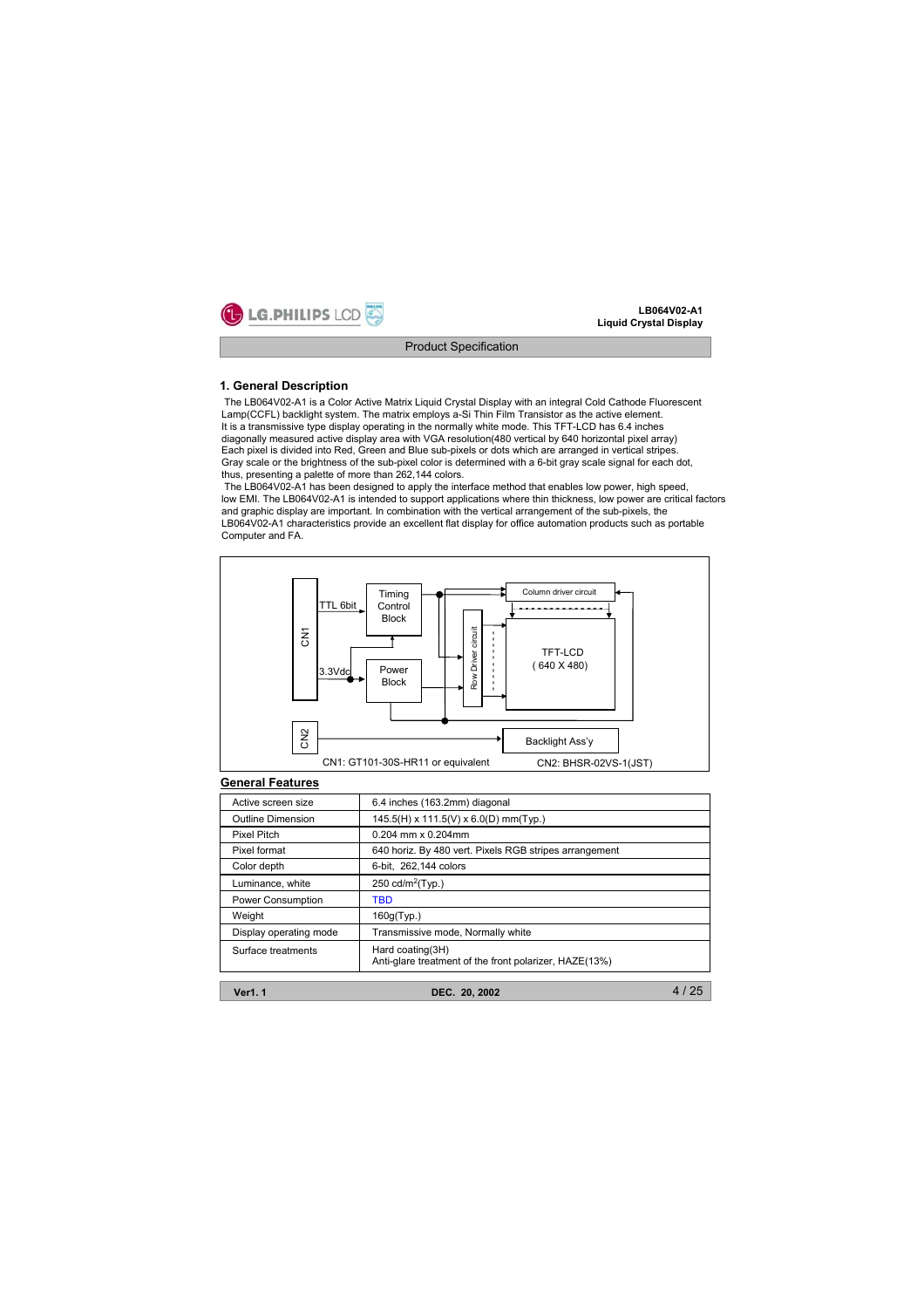

### **2. Absolute Maximum Ratings**

The following are maximum values which, if exceeded, may cause faulty operation or damage to the unit.

| Parameter                                                                                                                                  |                                                                                                  |                                  | Values                      |                               |                       |  |
|--------------------------------------------------------------------------------------------------------------------------------------------|--------------------------------------------------------------------------------------------------|----------------------------------|-----------------------------|-------------------------------|-----------------------|--|
|                                                                                                                                            | symbol                                                                                           | Min.                             | Max.                        | Units                         | <b>Notes</b>          |  |
| Power Input Voltage<br><b>Operating Temperature</b><br>Storage Temperature<br><b>Operating Ambient Humidity</b><br><b>Storage Humidity</b> | $V_{\rm CC}$<br>$\mathsf{T}_{\mathsf{OP}}$<br>$\mathsf{T}_{\texttt{ST}}$<br>$H_{OP}$<br>$H_{ST}$ | $-0.3$<br>0<br>$-20$<br>10<br>10 | 4.0<br>50<br>60<br>90<br>90 | Vdc<br>°C<br>°C<br>%RH<br>%RH | At $25 + 5^{\circ}$ C |  |

### **Table 1. ABSOLUTE MAXIMUM RATINGS**

Note : 1. Temperature and relative humidity range are shown in the figure below. Wet bulb temperature should be 39 °C Max, and no condensation of water.



**Ver1. 1 DEC. 20, 2002**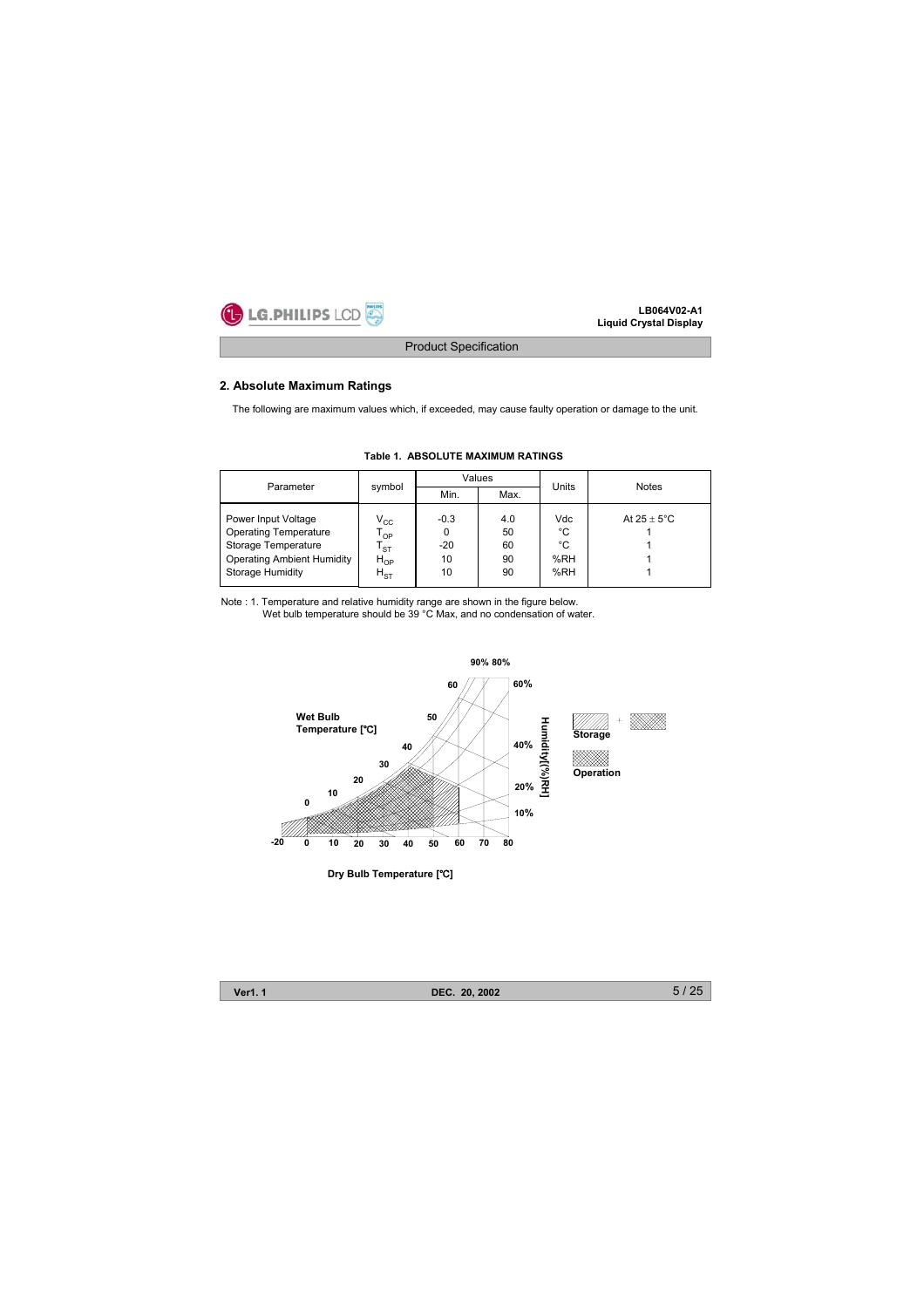

### **3. Electrical Specifications**

#### **3-1. Electrical Characteristics**

The LB064V02-A1 requires two power inputs. One is employed to power the LCD electronics and to drive the TFT array and liquid crystal. The second input which powers the CCFL, is typically generated by an inverter. The inverter is an external unit to the LCD.

| Table 2. ELECTRICAL CHARACTERISTICS |  |
|-------------------------------------|--|
|-------------------------------------|--|

| Parameter                                                                                                                                                                                                                                      | Symbol                                                                            |              | Values<br>Units                 |                       |                                                                                               | <b>Notes</b>                                         |  |
|------------------------------------------------------------------------------------------------------------------------------------------------------------------------------------------------------------------------------------------------|-----------------------------------------------------------------------------------|--------------|---------------------------------|-----------------------|-----------------------------------------------------------------------------------------------|------------------------------------------------------|--|
|                                                                                                                                                                                                                                                |                                                                                   | Min.         | Typ.                            | Max.                  |                                                                                               |                                                      |  |
| MODULE:<br>Power Supply Input Voltage<br>Power Supply Input Current<br>Power Consumption                                                                                                                                                       | $V_{\rm CC}$<br>l <sub>cc</sub><br>P <sub>c</sub>                                 | 3.0          | 3.3<br><b>TBD</b><br><b>TBD</b> | 3.6                   | Vdc<br>mA<br>Watts                                                                            |                                                      |  |
| LAMP:<br><b>Operating Voltage</b><br><b>Operating Current</b><br><b>Established Starting Voltage</b><br>at 25 $^{\circ}$ C<br>at $0^{\circ}$ C<br><b>Operating Frequency</b><br>Discharge Stabilization Time<br>Power Consumption<br>Life Time | $\rm V_{BL}$<br>I <sub>BL</sub><br>$V_{\rm S}$<br>f<br>T <sub>s</sub><br>$P_{BL}$ | 45<br>20,000 | 365<br>5.0<br>60<br>1.825       | 550<br>650<br>80<br>3 | $V_{RMS}$<br>mA<br>$\rm V_{RMS}$<br>$V_{RMS}$<br>kHz<br><b>Minutes</b><br>Watts<br><b>Hrs</b> | $\overline{2}$<br>3<br>4<br>5<br>6<br>$\overline{7}$ |  |

#### Note : **The design of the inverter must have specification for the lamp in LCD Assembly.**

The performance of the Lamp in LCM, for example life time or brightness, is extremely influenced by the characteristics of the DC-AC inverter. So all the parameters of an inverter should be carefully designed so as not to produce too much leakage current from high-voltage output of the inverter. When you design or order the inverter, please make sure unwanted lighting caused by the mismatch of the lamp and the inverter(no lighting, flicker, etc) never occurs. When you confirm it, the LCD Assembly should be operated in the same condition as installed in you instrument.

- 1. The specified current and power consumption are under the  $V_{CC}=3.3V$ ,  $25^{\circ}C$ ,  $f_V=60Hz$  condition whereas mosaic pattern is displayed and  $f_V$  is the frame frequency.
- 2. The variance of the voltage is  $\pm$  10%.
- 3. The voltage above  $V_s$  should be applied to the lamps for more than 1 second for start-up. Otherwise, the lamps may not be turned on. The used lamp current is the lamp typical current.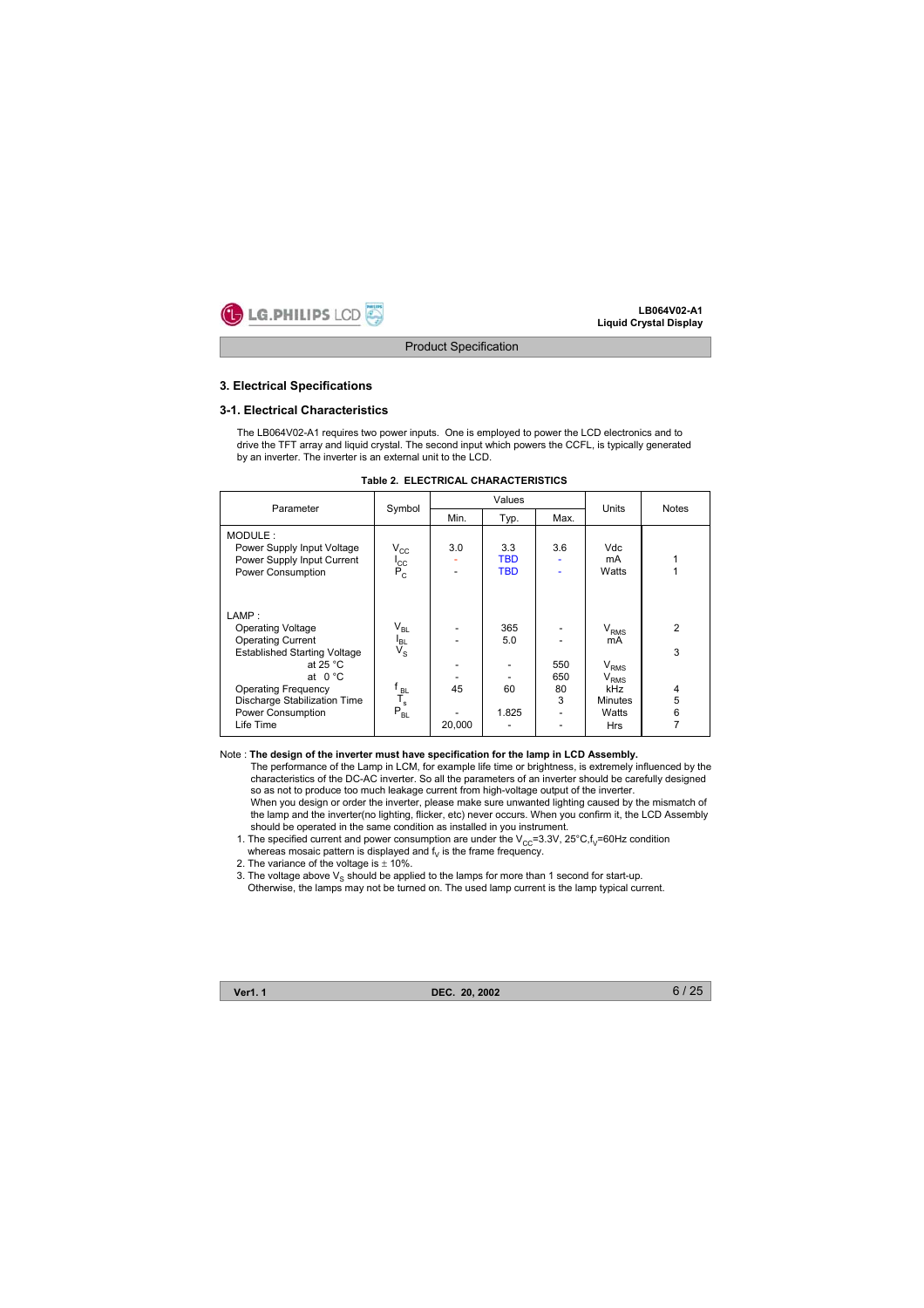

- 4. The output of the inverter must have symmetrical(negative and positive) voltage waveform and symmetrical current waveform.(Unsymmetrical ratio is less than 10%) Please do not use the inverter which has unsymmetrical voltage and unsymmetrical current and spike wave. Lamp frequency may produce interface with horizontal synchronous frequency and as a result this may cause beat on the display. Therefore lamp frequency shall be as away possible from the horizontal synchronous frequency and from its harmonics in order to prevent interference.
- 5. Let's define the brightness of the lamp after being lighted for 5 minutes as 100%.  $T<sub>s</sub>$  is the time required for the brightness of the center of the lamp to be not less than 95%.
- 6. The lamp power consumption shown above does not include loss of external inverter. The used lamp current is the lamp typical current.
- 7. The life is determined as the time at which brightness of the lamp is 50% compared to that of initial value at the typical lamp current on condition of continuous operating at  $25 \pm 2^{\circ}$ C.
- 8. Do not attach a conducting tape to lamp connecting wire. If the lamp wire attach to a conducting tape, TFT-LCD Module has a low luminance and the inverter has abnormal action. Because leakage current is occurred between lamp wire and conducting tape.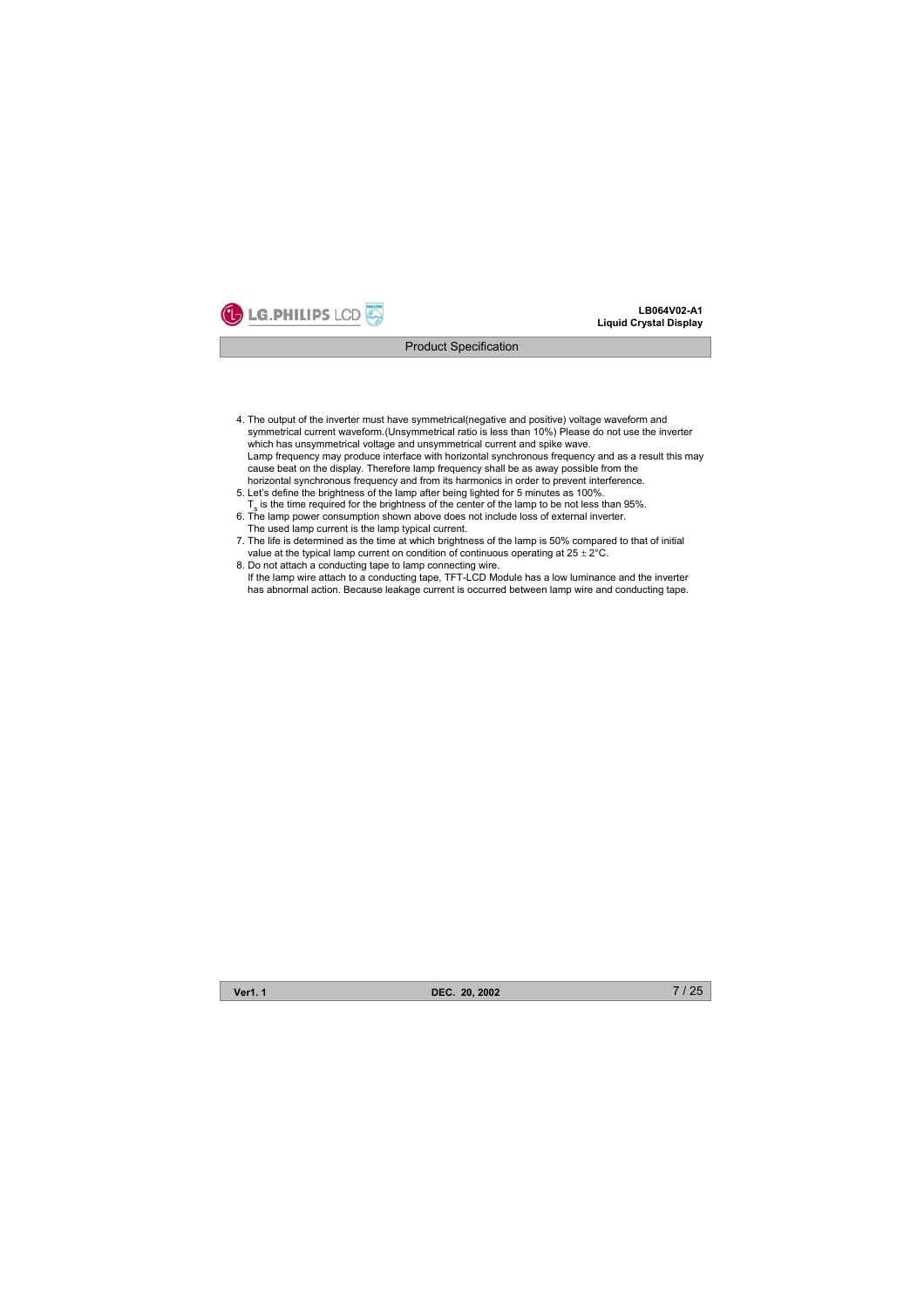

#### **3-2. Interface Connections**

This LCD employs two interface connections, a 20 pin connector is used for the module electronics and the other connector is used for the integral backlight system.

The electronics interface connector is a model GT101-30S-HR11 manufactured by LG Cable. The pin configuration for the connector is shown in the table below.

| Pin                                                                                                                                                                                                               | Symbol                                                                                                                                                                                                                                                                                                                                                                                                                                       | Description                                                                                                                                                                                                                                                                                                                                                                                                                                                                                      | <b>Notes</b>                                                                                                                                                              |
|-------------------------------------------------------------------------------------------------------------------------------------------------------------------------------------------------------------------|----------------------------------------------------------------------------------------------------------------------------------------------------------------------------------------------------------------------------------------------------------------------------------------------------------------------------------------------------------------------------------------------------------------------------------------------|--------------------------------------------------------------------------------------------------------------------------------------------------------------------------------------------------------------------------------------------------------------------------------------------------------------------------------------------------------------------------------------------------------------------------------------------------------------------------------------------------|---------------------------------------------------------------------------------------------------------------------------------------------------------------------------|
| 1<br>$\overline{\mathbf{c}}$<br>3<br>4<br>$\frac{5}{6}$<br>$\overline{7}$<br>8<br>9<br>10<br>11<br>12<br>13<br>14<br>15<br>16<br>17<br>18<br>19<br>20<br>21<br>22<br>23<br>24<br>25<br>26<br>27<br>28<br>29<br>30 | <b>GND</b><br><b>VCC</b><br>VCC.<br><b>GND</b><br><b>DCLK</b><br>DE<br><b>VSYNC</b><br><b>HSYNC</b><br><b>GND</b><br>R <sub>0</sub><br>R <sub>1</sub><br>R2<br>R <sub>3</sub><br>R <sub>4</sub><br>R <sub>5</sub><br><b>GND</b><br>G <sub>0</sub><br>G <sub>1</sub><br>G2<br>G <sub>3</sub><br>G4<br>G <sub>5</sub><br><b>GND</b><br>B <sub>0</sub><br><b>B1</b><br><b>B2</b><br>B <sub>3</sub><br><b>B4</b><br>B <sub>5</sub><br><b>GND</b> | Ground<br>Power (3.3V)<br>Power (3.3V)<br>Ground<br>Data Input Clock<br>Data Enable Signal<br>Vertical Sync Signal<br>Horizontal Sync Signal<br>Ground<br>Red Data 0[LSB]<br>Red Data 1<br>Red Data 2<br>Red Data 3<br>Red Data 4<br>Red Data 5[MSB]<br>Ground<br>Green Data 0[LSB]<br>Green Data 1<br>Green Data 2<br>Green Data 3<br>Green Data 4<br>Green Data 5[MSB]<br>Ground<br>Blue Data 0[LSB]<br>Blue Data 1<br>Blue Data 2<br>Blue Data 3<br>Blue Data 4<br>Blue Data 5[MSB]<br>Ground | 1. Connector<br>1.1 LCD<br>: GT101-30S-HR11 (LG Cable)<br>: FI-X30M ( JAE) or equivalent<br>1.2 Mating<br>2.3 Connector pin arrangement<br>30<br>[ LCD Module Rear View ] |

#### **Table 3. MODULE CONNECTOR PIN CONFIGURATION**

The backlight interface connector is a model BHSR-02VS-1, manufactured by JST. The mating connector part number is SM02B-BHSS-1 by JST or equivalent.

The pin configuration for the connector is shown in the table below.

**Table 4. BACKLIGHT CONNECTOR PIN CONFIGURATION**

| Pin | Svmbol   | Description                                                                         | Notes |
|-----|----------|-------------------------------------------------------------------------------------|-------|
|     | HV<br>LV | Power supply for lamp(High voltage side)<br>Power supply for lamp(Low voltage side) |       |

Notes : 1. The high voltage side terminal is colored pink. The low voltage side terminal is black.

| <b>Ver1.1</b> | DEC. 20, 2002 | 8/25 |
|---------------|---------------|------|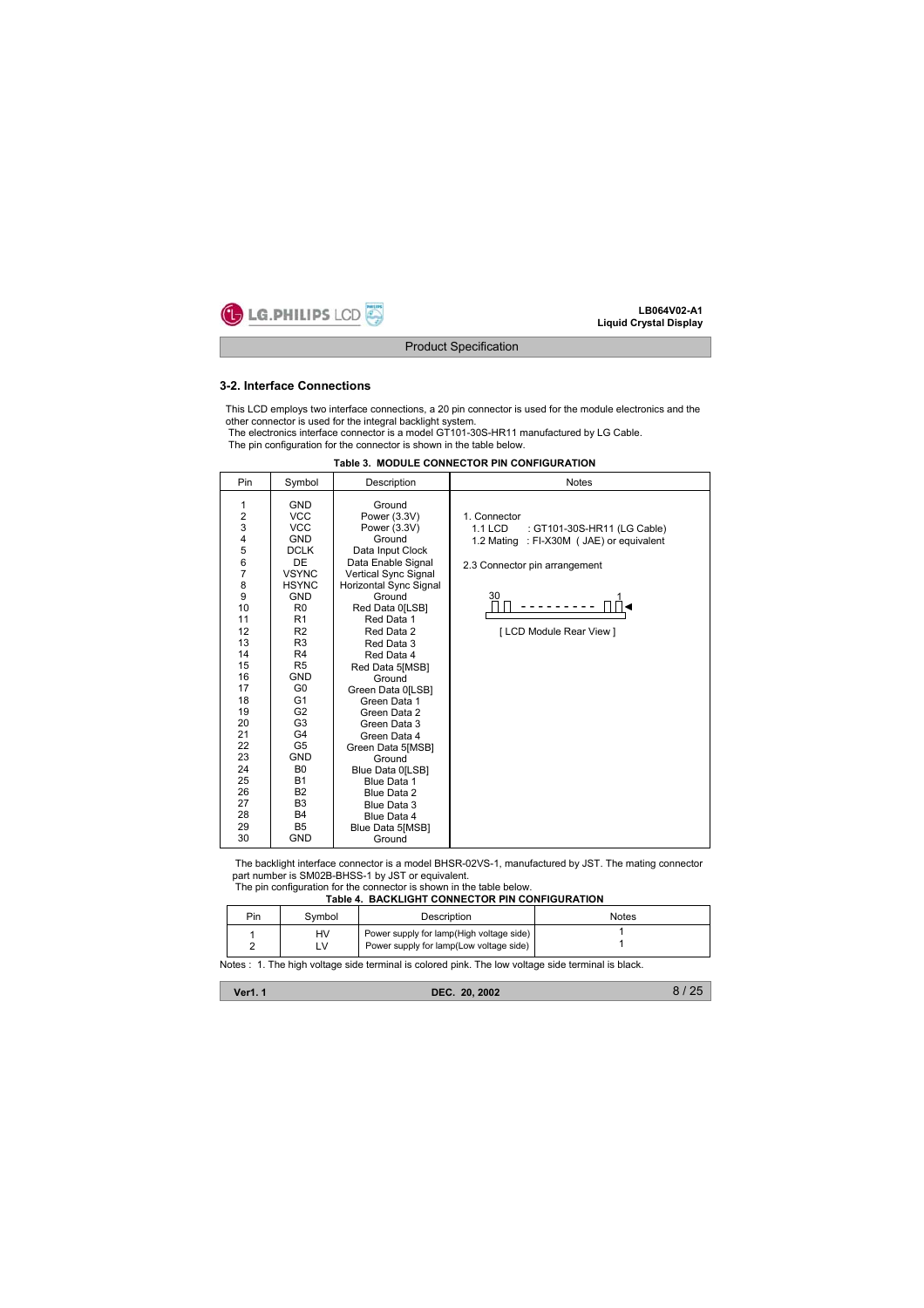

### **3-3. Signal Timing Specifications**

This is the signal timing required at the input of the User connector. All of the interface signal timing should be satisfied with the following specifications for it's proper operation.

|             | <b>ITEM</b>                    | <b>SYMBOL</b>                    | <b>MIN</b>     | TYP.           | MAX.                         | <b>UNIT</b> | <b>NOTES</b>                                          |
|-------------|--------------------------------|----------------------------------|----------------|----------------|------------------------------|-------------|-------------------------------------------------------|
| <b>Dclk</b> | Period                         | $t_{CLK}$                        | 35             | 39.7           | 46                           | ns          |                                                       |
|             | Frequency                      | fclk                             | 22             | 25             | 28                           | <b>MHz</b>  |                                                       |
|             | Period                         | $t_{HP}$                         | 696            | 800            | 880                          |             |                                                       |
| Hsync       | Width                          | $t_{WH}$                         | 24             | 96             | 144                          | $t_{CLK}$   |                                                       |
|             | Period                         | $t_{VP}$                         | 486            | 525            | $\overline{\phantom{m}}$     | $t_{HP}$    |                                                       |
| Vsync       | Frequency                      | $f_V$                            | 55             | 60             | 65                           | Hz          |                                                       |
|             | Width                          | $t_{\text{wV}}$                  | $\overline{2}$ | $\overline{2}$ | $\qquad \qquad \blacksquare$ | $t_{HP}$    |                                                       |
| DE          | <b>Horizontal Valid</b>        | $t_{HV}$                         | 640            | 640            | 640                          | $t_{CLK}$   |                                                       |
| (Data       | Horizontal Back Porch          | $t_{\sf HBP}$                    | 16             | 40             | $\qquad \qquad \blacksquare$ |             |                                                       |
|             | Enable) Horizontal Front Porch | $t_{\scriptscriptstyle \sf HFP}$ | 16             | 24             |                              |             |                                                       |
|             | <b>Horizontal Blank</b>        | $\bar{a}$                        | 56             | 160            | $t_{HP} - t_{HV}$            |             | $ t_{WH} + t_{HBP} + t_{HFP} $                        |
|             | <b>Vertical Valid</b>          | $t_{\mathsf{vv}}$                | 480            | 480            | 480                          | $t_{HP}$    |                                                       |
|             | Vertical Back Porch            | $t_{VBP}$                        | 2              | 33             |                              |             |                                                       |
|             | <b>Vertical Front Porch</b>    | $t_{\text{VFP}}$                 | 2              | 10             | -                            |             |                                                       |
|             | <b>Vertical Blank</b>          |                                  | 6              | 45             | $t_{VP}$ - $t_{VV}$          |             | $t_{\text{WV}}$ + $t_{\text{VBP}}$ + $t_{\text{VFP}}$ |

1. Hsync Period and Hsync Width-Active should be even number times of  $t_{CLK}$ .<br>If the value is odd number times of  $t_{CLK}$ , display control signal can be asynchronous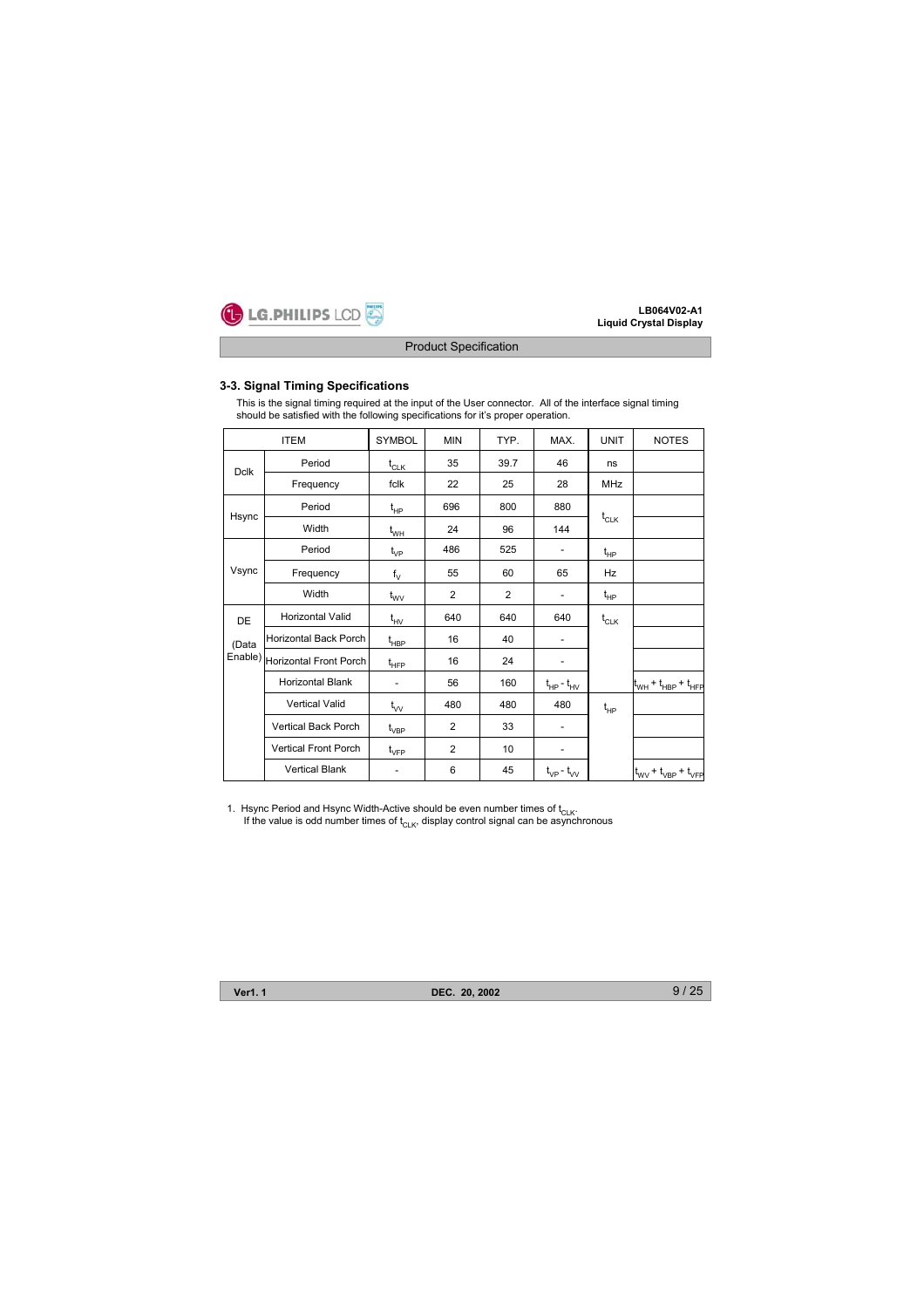

# **3-4. Signal Timing Waveforms**

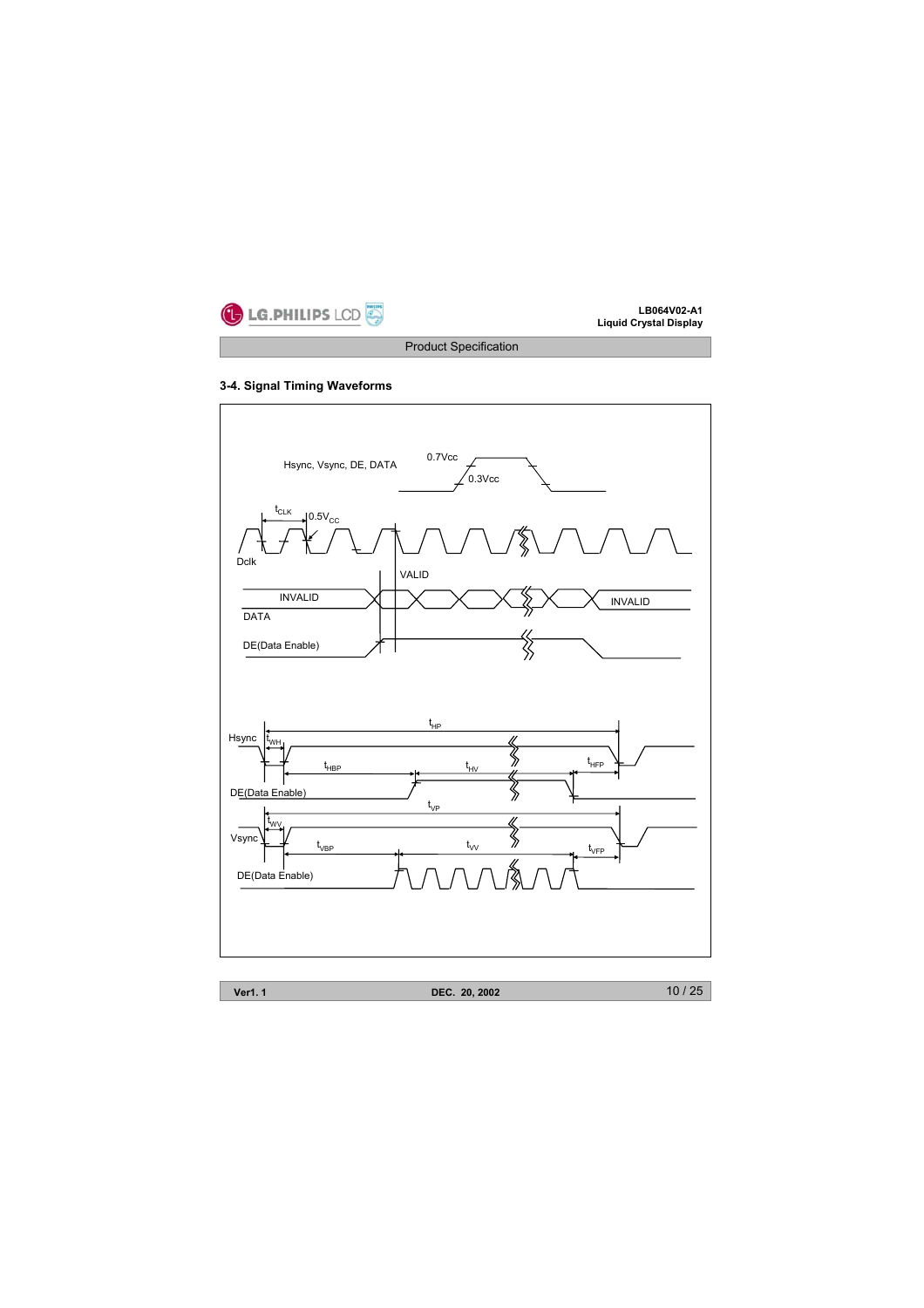

# **3-5. Color Input Data Reference**

The brightness of each primary color(red,green and blue) is based on the 6-bit gray scale data input for the color ; the higher the binary input, the brighter the color. The table below provides a reference for color versus data input.

|                        |                                                                                                       |                                 |                                        |                                               |                                                         |                                        |                                                     |                                                      |                                           | Input Color Data                                            |                                                      |                                                                          |                                                         |                                                      |                                 |                                               |                                                                                                                                                                                                                                                                                                                                                                                                                                                                                                                                                                               |                              |                                        |
|------------------------|-------------------------------------------------------------------------------------------------------|---------------------------------|----------------------------------------|-----------------------------------------------|---------------------------------------------------------|----------------------------------------|-----------------------------------------------------|------------------------------------------------------|-------------------------------------------|-------------------------------------------------------------|------------------------------------------------------|--------------------------------------------------------------------------|---------------------------------------------------------|------------------------------------------------------|---------------------------------|-----------------------------------------------|-------------------------------------------------------------------------------------------------------------------------------------------------------------------------------------------------------------------------------------------------------------------------------------------------------------------------------------------------------------------------------------------------------------------------------------------------------------------------------------------------------------------------------------------------------------------------------|------------------------------|----------------------------------------|
|                        | Color                                                                                                 |                                 |                                        | Red                                           |                                                         |                                        |                                                     |                                                      |                                           | Green                                                       |                                                      |                                                                          |                                                         |                                                      |                                 |                                               |                                                                                                                                                                                                                                                                                                                                                                                                                                                                                                                                                                               |                              |                                        |
|                        |                                                                                                       | <b>MSB</b>                      |                                        |                                               |                                                         |                                        | <b>LSB</b>                                          | <b>MSB</b>                                           |                                           |                                                             |                                                      |                                                                          | LSB MSB                                                 |                                                      |                                 |                                               |                                                                                                                                                                                                                                                                                                                                                                                                                                                                                                                                                                               |                              |                                        |
|                        |                                                                                                       | R <sub>5</sub>                  | R4                                     | R <sub>3</sub>                                | R <sub>2</sub>                                          | R1                                     | R <sub>0</sub>                                      | G <sub>5</sub>                                       | G4                                        | G <sub>3</sub>                                              | G <sub>2</sub>                                       | G <sub>1</sub>                                                           | G <sub>0</sub>                                          | <b>B5</b>                                            | <b>B4</b>                       |                                               |                                                                                                                                                                                                                                                                                                                                                                                                                                                                                                                                                                               |                              | <b>B0</b>                              |
| <b>Basic</b><br>Colors | <b>Black</b><br>Red(63)<br>Green(63)<br>Blue(63)<br>Cyan                                              | 0<br>1<br>0<br>0<br>0           | 0<br>1<br>0<br>0<br>0                  | 0<br>1<br>0<br>0<br>0                         | 0<br>1<br>$\Omega$<br>0<br>0                            | 0<br>1<br>0<br>0<br>0                  | $\mathbf 0$<br>1<br>$\Omega$<br>0<br>0              | 0<br>0<br>1<br>$\Omega$<br>1                         | $\mathbf 0$<br>0<br>1<br>0<br>1           | $\mathbf 0$<br>0<br>1<br>$\Omega$<br>1                      | 0<br>0<br>1<br>0<br>1                                | $\mathbf 0$<br>$\Omega$<br>1<br>$\Omega$<br>1                            | $\mathbf 0$<br>$\Omega$<br>1<br>0<br>1                  | 0<br>$\Omega$<br>$\Omega$<br>1<br>1                  | 0<br>0<br>0<br>1<br>1           | $\mathbf 0$<br>$\Omega$<br>$\Omega$<br>1<br>1 | $\mathbf 0$<br>0<br>$\Omega$<br>1<br>1                                                                                                                                                                                                                                                                                                                                                                                                                                                                                                                                        | 0<br>$\Omega$<br>0<br>1<br>1 | 0<br>0<br>$\Omega$<br>1<br>1           |
|                        | Magenta<br>Yellow<br>White                                                                            | 1<br>1<br>1                     | 1<br>1<br>1                            | 1<br>1<br>1                                   | 1<br>1<br>1                                             | 1<br>1<br>1                            | 1<br>1<br>1                                         | $\Omega$<br>1<br>1                                   | 0<br>1<br>1                               | $\Omega$<br>1<br>1                                          | 0<br>1<br>1                                          | $\Omega$<br>1<br>1                                                       | 0<br>1<br>1                                             | 1<br>$\Omega$<br>1                                   | 1<br>0<br>1                     | 1<br>$\Omega$<br>1                            | Blue<br><b>LSB</b><br>B <sub>3</sub><br>B <sub>2</sub><br><b>B1</b><br>1<br>1<br>$\Omega$<br>0<br>1<br>1<br>0<br>0<br>0<br>$\Omega$<br>$\Omega$<br>0<br>$\Omega$<br>$\Omega$<br>$\Omega$<br>0<br>0<br>0<br>0<br>$\Omega$<br>0<br>$\Omega$<br>0<br>$\Omega$<br>$\Omega$<br>0<br>$\Omega$<br>$\mathbf 0$<br>$\Omega$<br>0<br>0<br>$\Omega$<br>0<br>ċ<br>÷<br>÷<br>$\Omega$<br>0<br>0<br>$\Omega$<br>$\mathbf 0$<br>0<br>0<br>0<br>0<br>$\mathbf 0$<br>$\Omega$<br>$\Omega$<br>$\Omega$<br>0<br>0<br>$\Omega$<br>$\Omega$<br>1<br>÷<br>1<br>0<br>1<br>1<br>1<br>1<br>1<br>1<br>1 | 1<br>$\Omega$<br>1           |                                        |
| Red                    | Red(00) Dark<br>Red(01)<br>Red(02)<br>Red(61)<br>Red(62)<br>Red(63) Bright                            | 0<br>0<br>0<br>÷<br>1<br>1<br>1 | 0<br>0<br>0<br>1<br>1<br>1             | 0<br>$\Omega$<br>$\Omega$<br>÷<br>1<br>1<br>1 | 0<br>0<br>$\Omega$<br>÷<br>1<br>1<br>1                  | 0<br>0<br>1<br>÷<br>0<br>1<br>1        | 0<br>1<br>0<br>÷<br>1<br>0<br>1                     | 0<br>$\Omega$<br>$\Omega$<br>÷<br>0<br>$\Omega$<br>0 | 0<br>0<br>$\Omega$<br>t<br>0<br>0<br>0    | 0<br>$\Omega$<br>$\Omega$<br>İ<br>0<br>$\Omega$<br>$\Omega$ | 0<br>$\Omega$<br>$\Omega$<br>İ<br>$\Omega$<br>0<br>O | $\mathbf 0$<br>$\Omega$<br>$\Omega$<br>÷<br>0<br>$\Omega$<br>0           | $\mathbf 0$<br>$\Omega$<br>$\Omega$<br>İ<br>0<br>0<br>0 | 0<br>0<br>0<br>0<br>0<br>0                           | 0<br>0<br>0<br>÷<br>0<br>0<br>0 |                                               |                                                                                                                                                                                                                                                                                                                                                                                                                                                                                                                                                                               |                              | 0<br>$\Omega$<br>0<br>İ<br>0<br>0<br>0 |
| Green                  | Green(00)Dark<br>Green(01)<br>Green(02)<br>Green(61)<br>Green(62)<br>Green(63)Bright                  | 0<br>0<br>0<br>t<br>0<br>0<br>0 | 0<br>0<br>0<br>÷<br>0<br>0<br>0        | $\mathbf 0$<br>0<br>0<br>÷<br>0<br>0<br>0     | $\Omega$<br>0<br>0<br>÷<br>$\mathbf 0$<br>0<br>$\Omega$ | 0<br>0<br>0<br>Ĩ.<br>0<br>0<br>0       | 0<br>$\mathbf 0$<br>0<br>t<br>0<br>0<br>$\Omega$    | 0<br>$\mathbf 0$<br>0<br>÷<br>1<br>1<br>1            | 0<br>$\mathbf 0$<br>0<br>Ì<br>1<br>1<br>1 | $\mathbf 0$<br>0<br>0<br>÷<br>1<br>1<br>1                   | $\Omega$<br>0<br>0<br>Ĩ.<br>1<br>1<br>1              | $\mathbf 0$<br>0<br>1<br>t<br>0<br>1<br>1                                | 0<br>1<br>0<br>÷<br>1<br>0<br>1                         | $\Omega$<br>$\Omega$<br>0<br>t<br>$\Omega$<br>0<br>0 | 0<br>0<br>0<br>÷<br>0<br>0<br>0 |                                               |                                                                                                                                                                                                                                                                                                                                                                                                                                                                                                                                                                               |                              | 0<br>0<br>0<br>÷<br>0<br>0<br>0        |
| Blue                   | Blue(00) Dark<br><b>Blue(01)</b><br><b>Blue(02)</b><br>Blue(61)<br><b>Blue(62)</b><br>Blue(63) Bright | 0<br>0<br>0<br>t<br>0<br>0<br>0 | $\Omega$<br>0<br>0<br>÷<br>0<br>0<br>0 | 0<br>0<br>0<br>÷<br>0<br>0<br>0               | 0<br>0<br>$\Omega$<br>÷<br>$\Omega$<br>$\Omega$<br>0    | 0<br>0<br>0<br>÷<br>0<br>$\Omega$<br>0 | $\mathbf 0$<br>0<br>0<br>t<br>$\mathbf 0$<br>0<br>0 | 0<br>0<br>$\Omega$<br>÷<br>0<br>$\Omega$<br>$\Omega$ | 0<br>0<br>0<br>t<br>0<br>0<br>0           | $\mathbf 0$<br>0<br>0<br>İ<br>0<br>0<br>0                   | $\Omega$<br>0<br>$\Omega$<br>÷<br>$\Omega$<br>0<br>0 | $\mathbf 0$<br>0<br>$\Omega$<br>÷<br>$\mathbf 0$<br>$\Omega$<br>$\Omega$ | $\mathbf 0$<br>0<br>$\Omega$<br>Ì<br>$\Omega$<br>0<br>0 | $\Omega$<br>0<br>$\Omega$<br>İ<br>1<br>1<br>1        | 0<br>0<br>0<br>÷<br>1<br>1<br>1 |                                               |                                                                                                                                                                                                                                                                                                                                                                                                                                                                                                                                                                               |                              | 0<br>1<br>0<br>1<br>0<br>1             |

# **Table 7. COLOR DATA REFERENCE**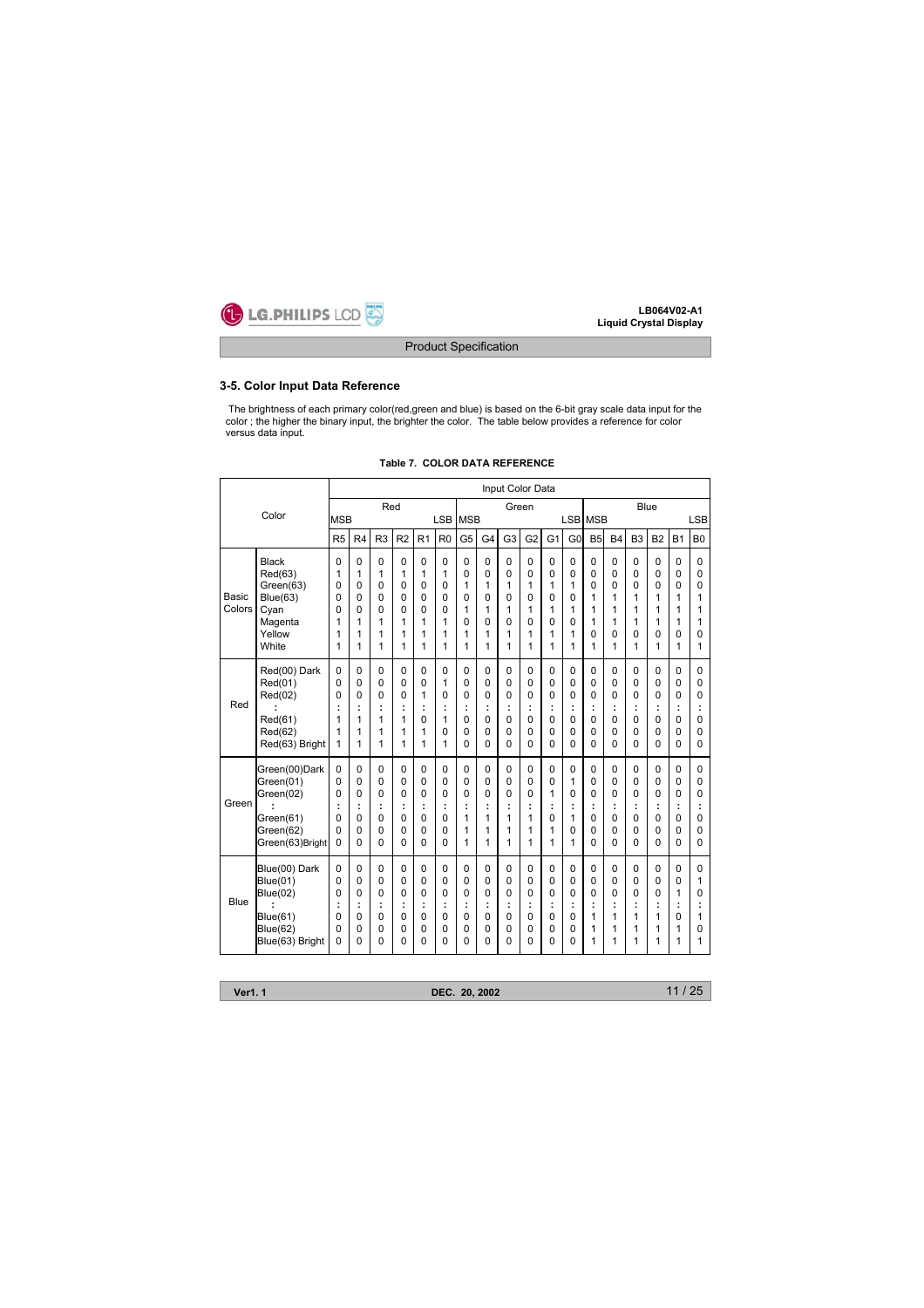

# **3-6. Power Sequence**



| Parameter  |                   | Units |                      |                                        |
|------------|-------------------|-------|----------------------|----------------------------------------|
|            | Min.              | Typ.  | Max.                 |                                        |
| 5 ا<br>6 ا | 200<br>200<br>400 |       | 10<br>50<br>50<br>10 | ms<br>ms<br>ms<br>ms<br>ms<br>ms<br>ms |

Notes : 1. Please avoid floating state of interface signal at invalid period.

2. When the interface signal is invalid, be sure to pull down the power<br>supply for LCD V<sub>CC</sub> to 0V.<br>3. Lamp power must be turn on after power supply for LCD and

interface signal are valid.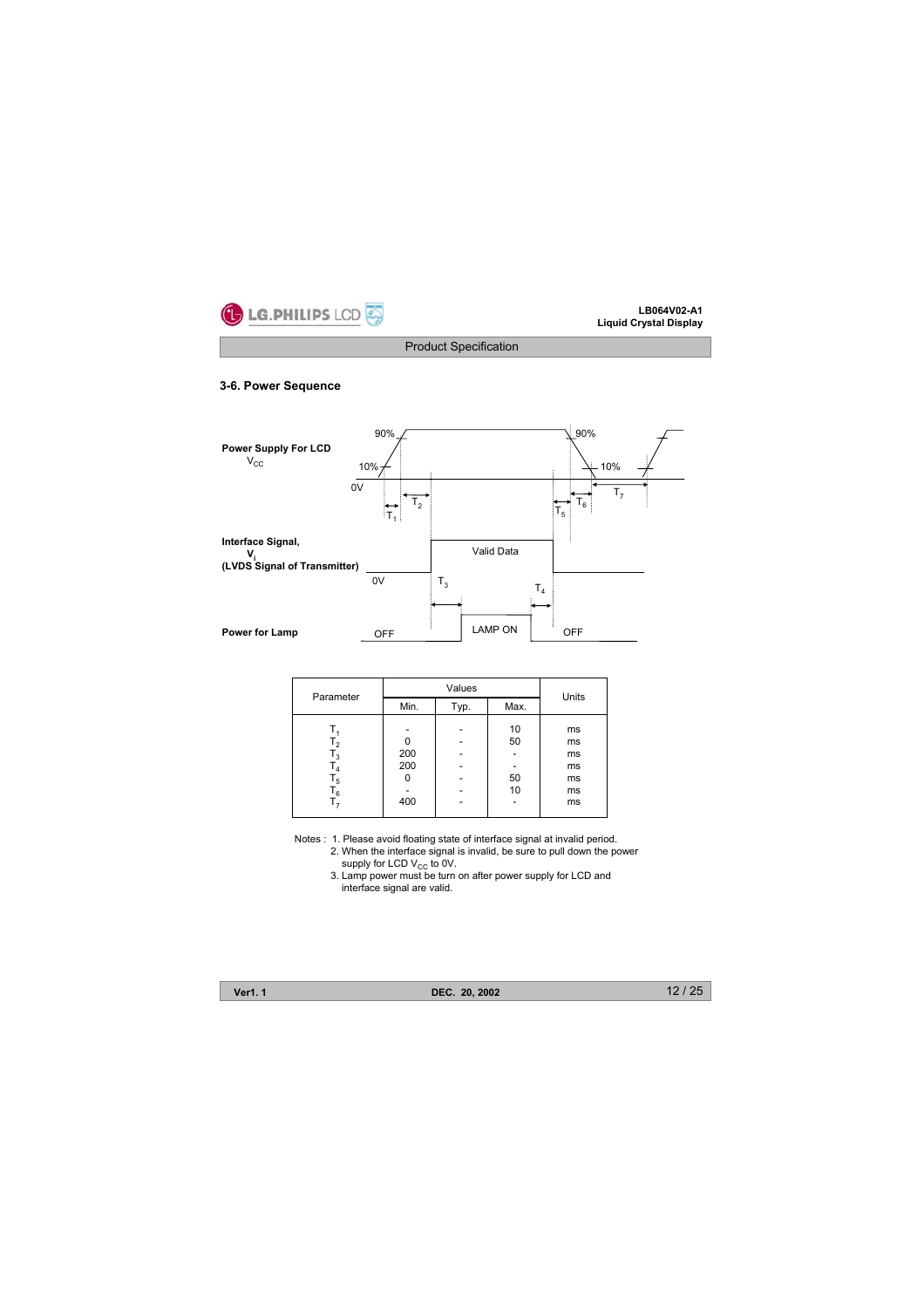

### **4. Optical Specification**

Optical characteristics are determined after the unit has been 'ON' and stable for approximately 30 minutes in a dark environment at 25 °C. The values specified are at an approximate distance 50cm from the LCD surface at a viewing angle of  $\Phi$  and  $\theta$  equal to 0 °.

FIG. 1 presents additional information concerning the measurement equipment and method.

#### **FIG. 1 Optical Characteristic Measurement Equipment and Method**



|                                                                                                                                                        | Table 8. OPTICAL CHARACTERISTICS                          |                      |                                                                                                              |          | Dclk=25MHz, $I_{\text{B}}$ =5mA) | (Ta=25 °C, V <sub>cc</sub> =3.3V, f <sub>v</sub> =60Hz |
|--------------------------------------------------------------------------------------------------------------------------------------------------------|-----------------------------------------------------------|----------------------|--------------------------------------------------------------------------------------------------------------|----------|----------------------------------|--------------------------------------------------------|
| Parameter                                                                                                                                              | Symbol                                                    | Values               |                                                                                                              |          |                                  | <b>Notes</b>                                           |
|                                                                                                                                                        |                                                           | Min.                 | Typ.                                                                                                         | Max.     | Units                            |                                                        |
| Contrast Ratio                                                                                                                                         | <b>CR</b>                                                 | 200                  | 300                                                                                                          |          |                                  | 1                                                      |
| Surface Luminance, white                                                                                                                               | $L_{WH}$                                                  | 210                  | 250                                                                                                          |          | cd/m <sup>2</sup>                | $\overline{2}$                                         |
| Luminance Variation                                                                                                                                    | $\delta$ white                                            |                      | 1.4                                                                                                          | 1.6      |                                  | 3                                                      |
| Response Time<br>Rise Time<br>Decay Time                                                                                                               | Tr<br>$\frac{\text{Tr}_{\text{R}}}{\text{Tr}_{\text{D}}}$ |                      | 15<br>30                                                                                                     | 30<br>50 | ms                               | $\overline{4}$                                         |
| <b>CIE Color Coordinates</b><br>Red<br>Green<br>Blue<br>White                                                                                          | <b>Rx</b><br>Ry<br>Gx<br>Gy<br>Bx<br>By<br>Wx<br>Wy       |                      | <b>TBD</b><br><b>TBD</b><br><b>TBD</b><br><b>TBD</b><br><b>TBD</b><br><b>TBD</b><br><b>TBD</b><br><b>TBD</b> |          |                                  |                                                        |
| <b>Viewing Angle</b><br>x axis, right( $\phi$ =0°)<br>x axis, left ( $\phi$ =180°)<br>y axis, up ( $\phi$ =90°)<br>y axis, down $(\phi = 270^{\circ})$ | $\theta$ r<br>$\theta$<br>$\theta$ u<br>$\theta$ d        | 40<br>40<br>10<br>30 | 45<br>$^{45}_{15}$<br>35                                                                                     |          | degree                           | 5                                                      |
| Gray Sclae                                                                                                                                             |                                                           |                      |                                                                                                              |          |                                  | 6                                                      |

**Ver1. 1 DEC. 20, 2002**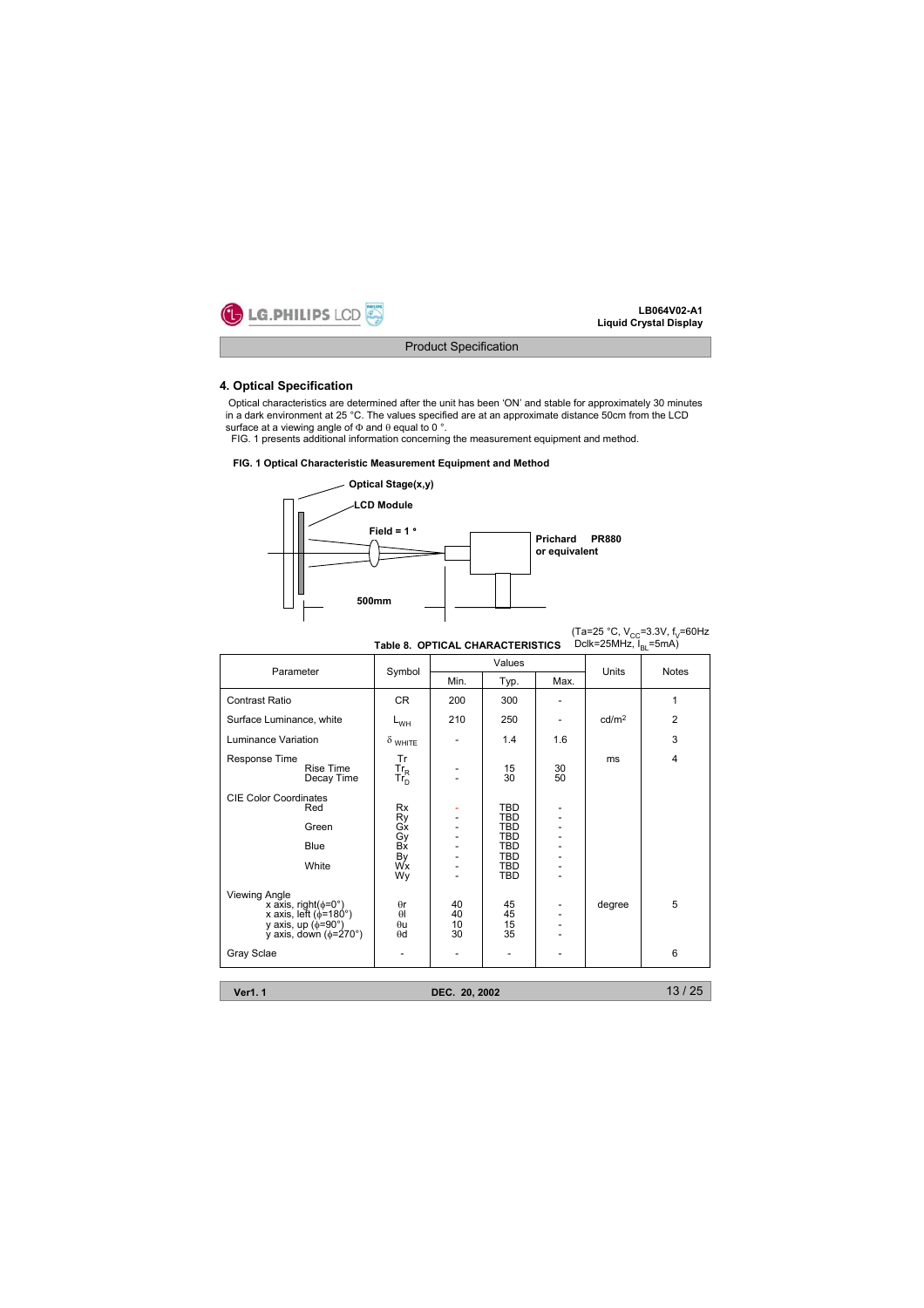

#### Product Specification

Notes : 1. Contrast Ratio(CR) is defined mathematically as :

Surface Luminance with all white pixels Contrast Ratio =

Surface Luminance with all black pixels

- 2. Surface luminance is the center point across the LCD surface 50cm from the surface with all pixels displaying white. For more information see FIG 2. When  $I_{BL}$ =5mA, L<sub>WH=</sub>210cd/m<sup>2</sup>(Min.) 250cd/m<sup>2</sup>(Typ.)
- 3. The variation in surface luminance,  $\delta$  WHITE is determined by measuring L<sub>ON</sub> at each test position 1 through 5, and then dividing the maximum  $L_{ON}$  of 5 points luminance by minimum  $L_{ON}$ of 5 points luminance. For more information see FIG 2.  $\delta$  WHITE = Maximum(L<sub>ON1</sub>,L<sub>ON2</sub>, ….. L<sub>ON5</sub>) ÷ Minimum(L<sub>ON1</sub>,L<sub>ON2</sub>, ….. L<sub>ON5</sub>)
- 4. Response time is the time required for the display to transition from to black(Rise Time,  $Tr_R$ ) and from black to white(Decay Time,  $Tr_D$ ). For additional information see FIG 3.
- 5. Viewing angle is the angle at which the contrast ratio is greater than 5. The angles are determined for the horizontal or x axis and the vertical or y axis with respect to the z axis which is normal to the LCD surface. For more information see FIG 4.
- 6. Gray scale specification

| Gray Level      | Luminance(%)<br>(Typ.) |
|-----------------|------------------------|
| L <sub>0</sub>  | <b>TBD</b>             |
| L7              | <b>TBD</b>             |
| L <sub>15</sub> | <b>TBD</b>             |
| L <sub>23</sub> | <b>TBD</b>             |
| L31             | <b>TBD</b>             |
| L39             | <b>TBD</b>             |
| L47             | <b>TBD</b>             |
| L <sub>55</sub> | <b>TBD</b>             |
| L63             | <b>TBD</b>             |

**Ver1. 1 DEC. 20, 2002**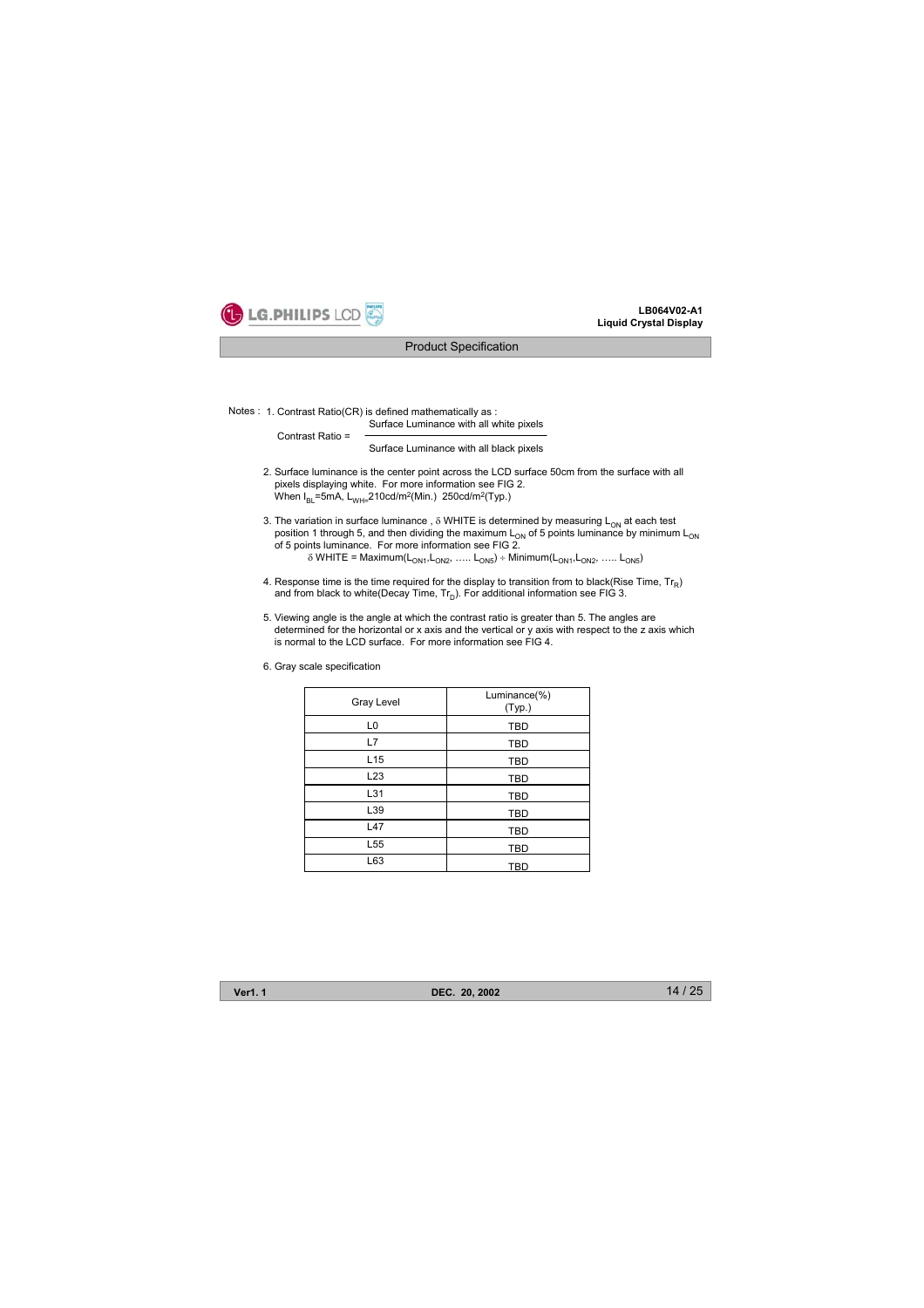

# Product Specification

#### **FIG. 2 Luminance**







### **FIG. 3 Response Time**

The response time is defined as the following figure and shall be measured by switching the input signal for "black" and "white".





**Ver1. 1 DEC. 20, 2002**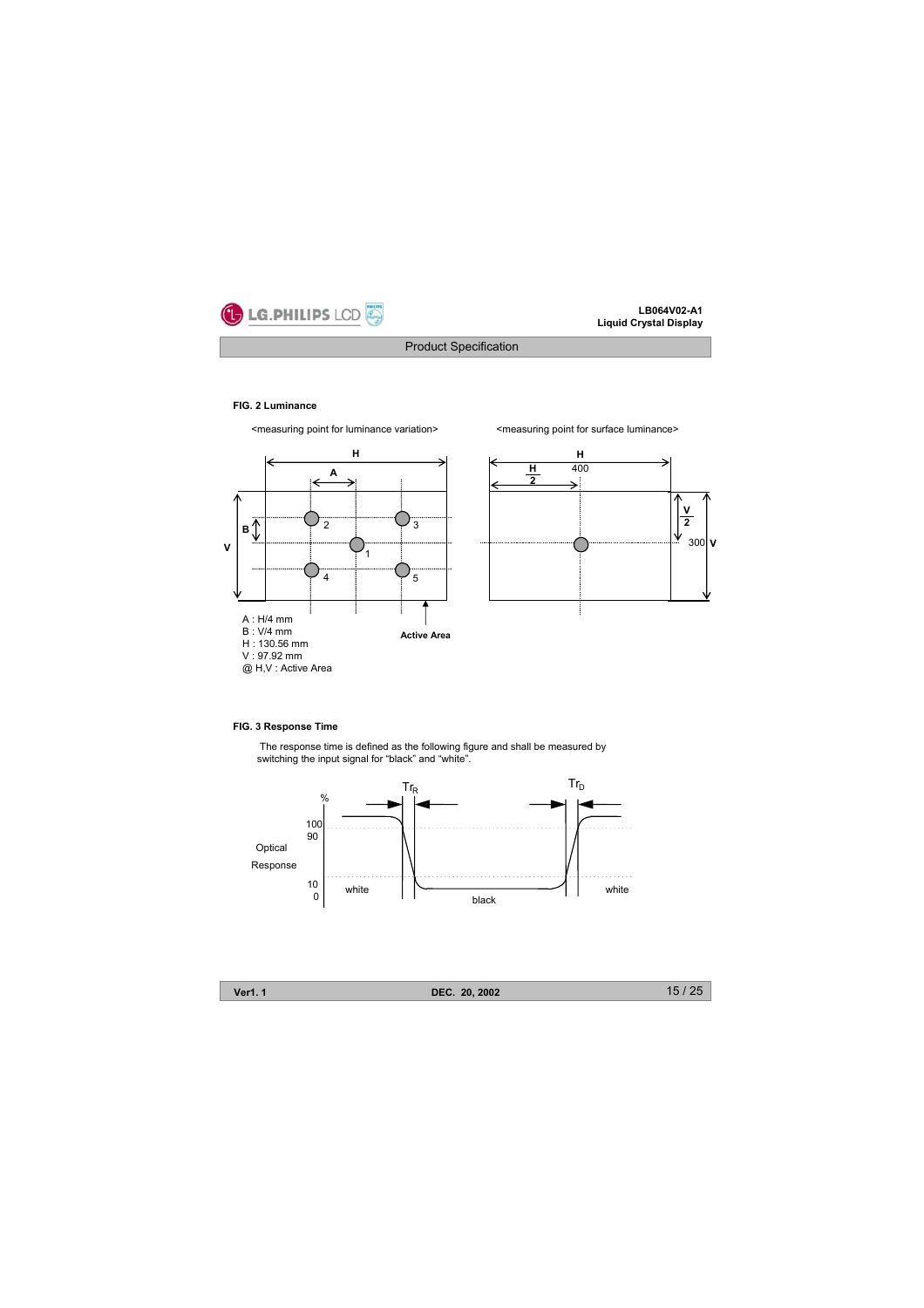

Product Specification

# **FIG. 4 Viewing angle**

<dimension of viewing angle range>



**Ver1. 1 DEC. 20, 2002**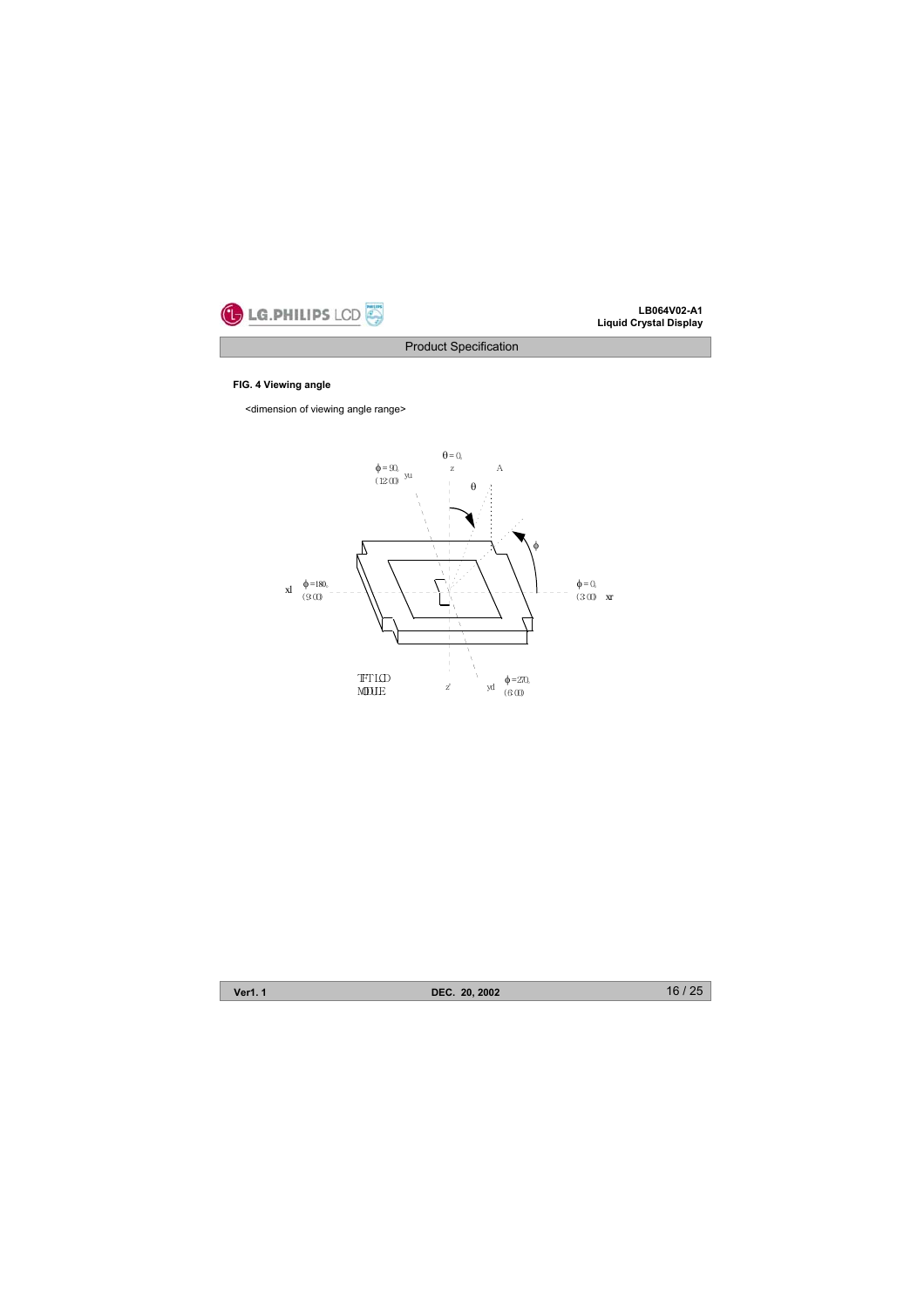

# Product Specification

# **5. Mechanical Characteristics**

The contents provide general mechanical characteristics for the model LP104S5-B2AP. In addition the figures in the next page are detailed mechanical drawing of the LCD.

|                     | Horizontal                                                                   | $145.5 + 0.5$ mm |  |  |  |  |
|---------------------|------------------------------------------------------------------------------|------------------|--|--|--|--|
| Outside dimensions  | Vertical                                                                     | $111.5 + 0.5$ mm |  |  |  |  |
|                     | Depth                                                                        | $6.0 + 0.3$ mm   |  |  |  |  |
|                     | Horizontal                                                                   | $133.8 + 0.5$ mm |  |  |  |  |
| Bezel area          | Vertical                                                                     | $101.1 + 0.5$ mm |  |  |  |  |
|                     | Horizontal                                                                   | 130.56mm         |  |  |  |  |
| Active display area | Vertical                                                                     | 97.92mm          |  |  |  |  |
| Weight(approximate) | 160g(Typ.),                                                                  | 170q(Max.)       |  |  |  |  |
| Surface Treatment   | Hard coating(3H)<br>Anti-glare treatment of the front polarizer<br>Haze(13%) |                  |  |  |  |  |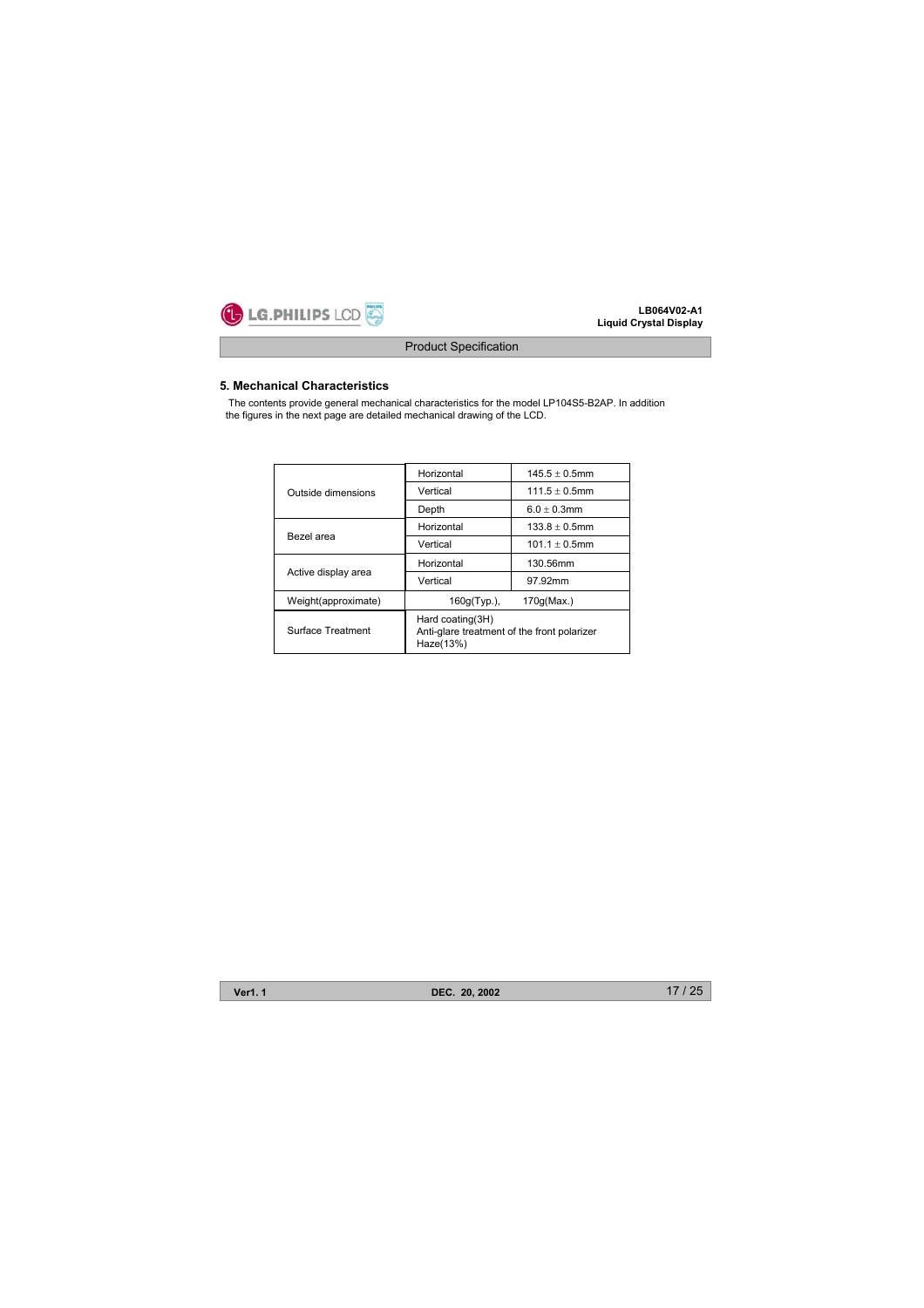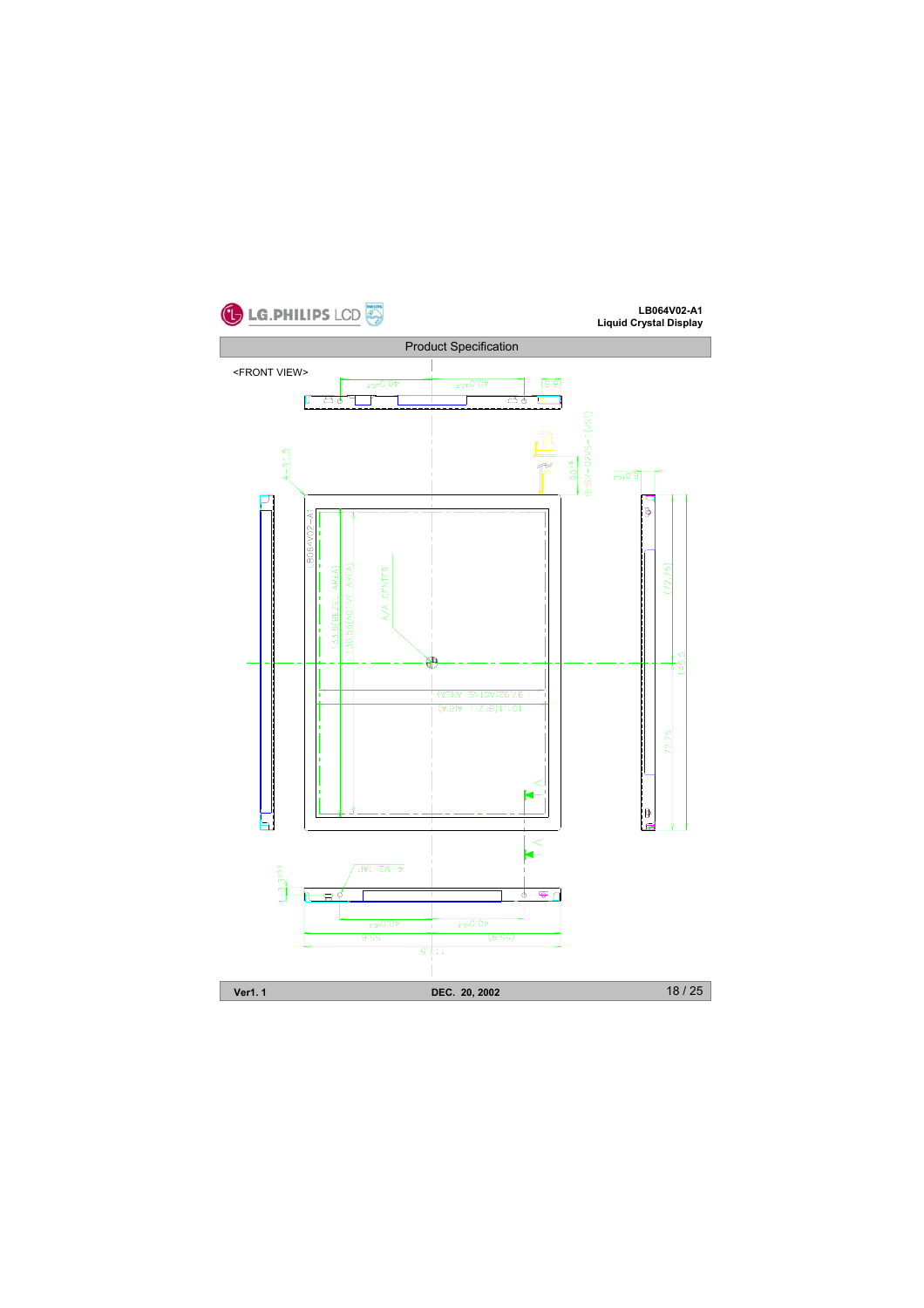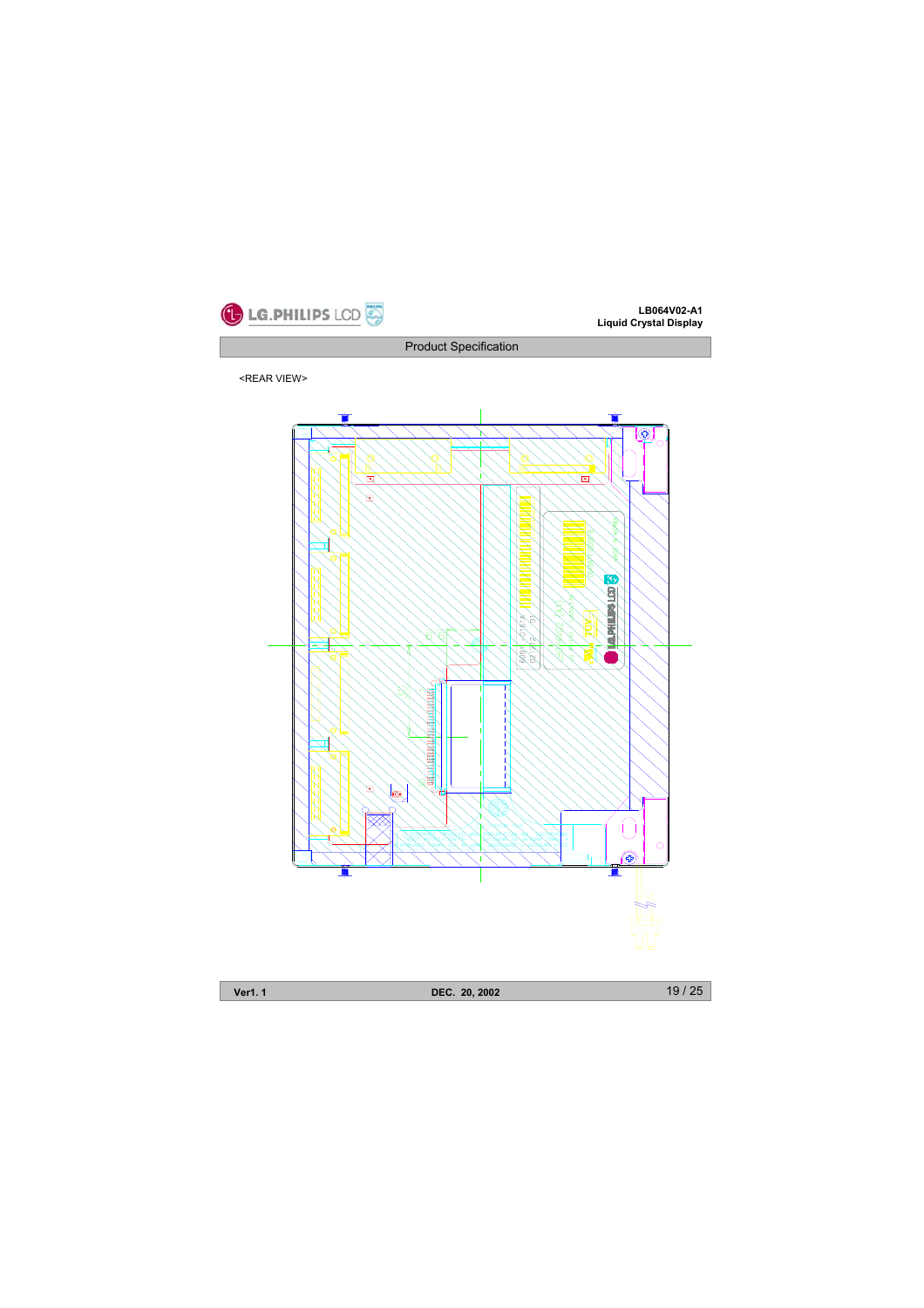

Product Specification

<DETAIL DESCRIPTION OF SIDE MOUNTING SCREW>



**Notes : 1. Screw plated through the method of non-electrolytic nickel plating is preferred to reduce possibility that results in vertical and/or horizontal line defect due to the conductive particles from screw surface.** 

**Ver1. 1 DEC. 20, 2002**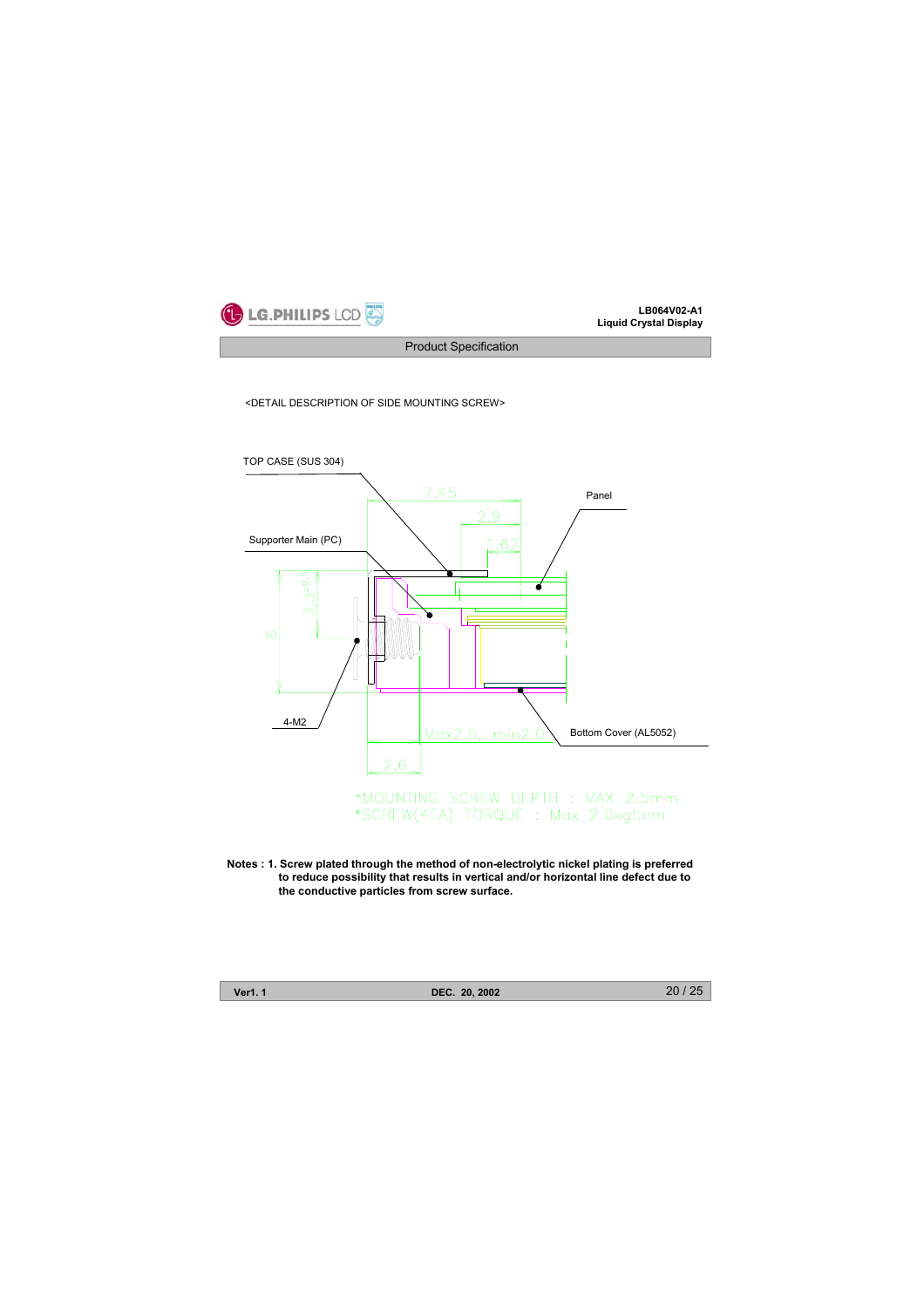

# **6. Reliability**

Environment test condition

| No. | <b>Test Item</b>                            | Conditions                                                                                       |
|-----|---------------------------------------------|--------------------------------------------------------------------------------------------------|
| 1   | High temperature storage test               | $Ta = 60^{\circ}C$ 240h                                                                          |
| 2   | Low temperature storage test                | Ta= $-20^{\circ}$ C 240h                                                                         |
| 3   | High temperature operation test             | Ta= 50°C 50%RH 240h                                                                              |
| 4   | Low temperature operation test              | Ta= $0^{\circ}$ C 240h                                                                           |
| 5   | Vibration test<br>(non-operating)           | Sine wave, $10 \sim 500 \sim 10$ Hz, 1.5G, 0.37 oct/min<br>3 axis. 1hour/axis                    |
| 6   | Shock test<br>(non-operating)               | Half sine wave, 180G, 2ms<br>one shock of each six faces(I.e. run 180G 2ms<br>for all six faces) |
| 7   | Altitude<br>operating<br>storage / shipment | 0 - 10,000 feet(3048m)<br>0 - 40,000 feet(12,192m)                                               |

{ Result Evaluation Criteria } There should be no change which might affect the practical display function when the display quality test is conducted under normal operating condition.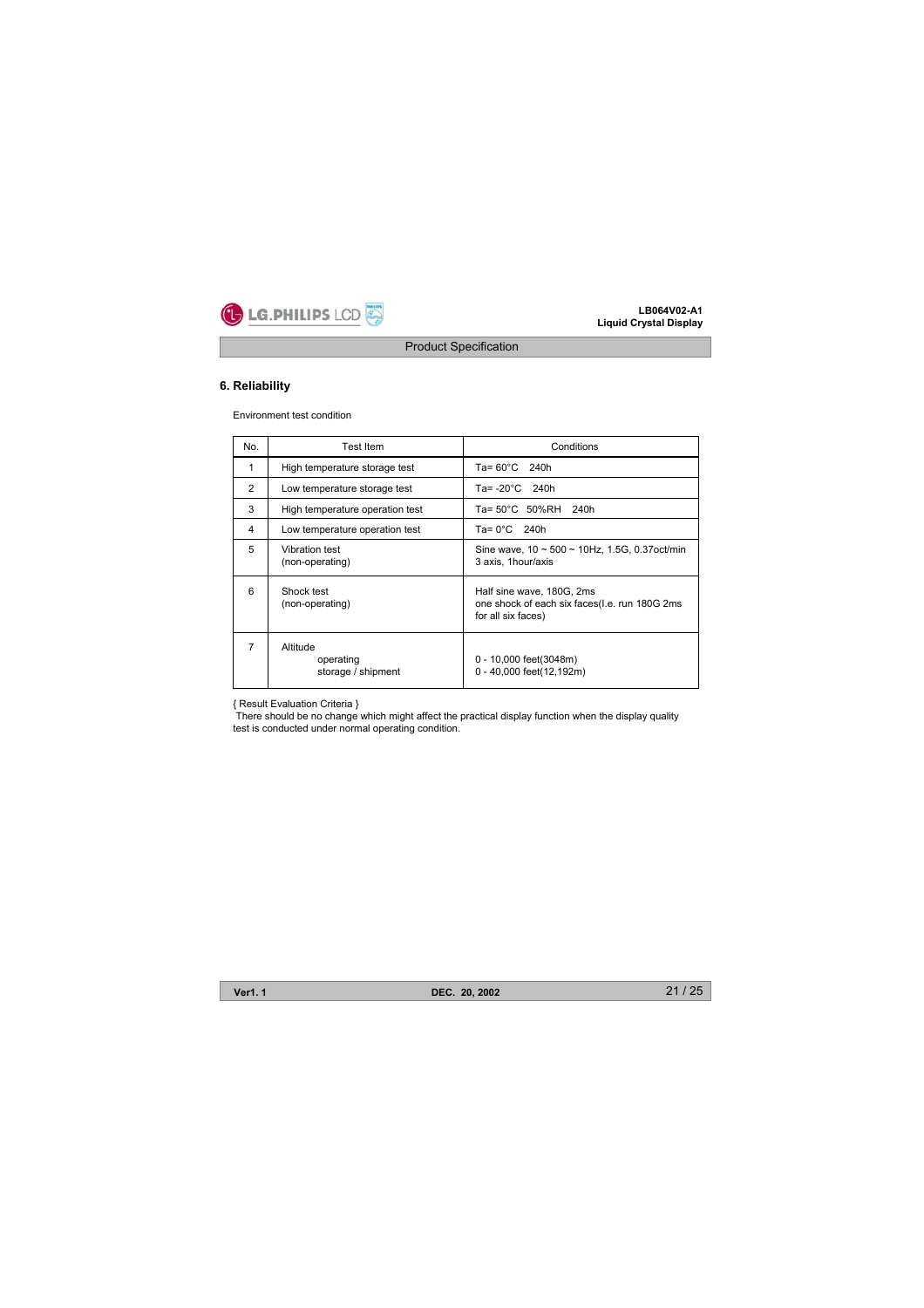

#### **7. International Standards**

# **7-1. Safety**

- a) UL 1950 Third Edition, Underwriters Laboratories, Inc. Jan. 28, 1995. Standard for Safety of Information Technology Equipment Including Electrical Business Equipment.
- b) CAN/CSA C22.2 No. 950-95 Third Edition, Canadian Standards Association, Jan. 28, 1995. Standard for Safety of Information Technology Equipment Including Electrical Business Equipment. c) EN 60950 : 1992+A1: 1993+A2: 1993+A3: 1995+A4: 1997+A11: 1997
- IEC 950 : 1991+A1: 1992+A2: 1993+A3: 1995+A4: 1996 European Committee for Electrotechnical Standardization(CENELEC) EUROPEAN STANDARD for Safety of Information Technology Equipment Including Electrical Business Equipment.

# **7-2. EMC**

- a) ANSI C63.4 "Methods of Measurement of Radio-Noise Emissions from Low-Voltage Electrical and Electrical Equipment in the Range of 9kHZ to 40GHz. "American National Standards Institute(ANSI), 1992
- b) C.I.S.P.R "Limits and Methods of Measurement of Radio Interface Characteristics of Information Technology Equipment." International Special Committee on Radio Interference
- c) EN 55022 "Limits and Methods of Measurement of Radio Interface Characteristics of Information Technology Equipment." European Committee for Electrotechnical Standardization (CENELEC), 1998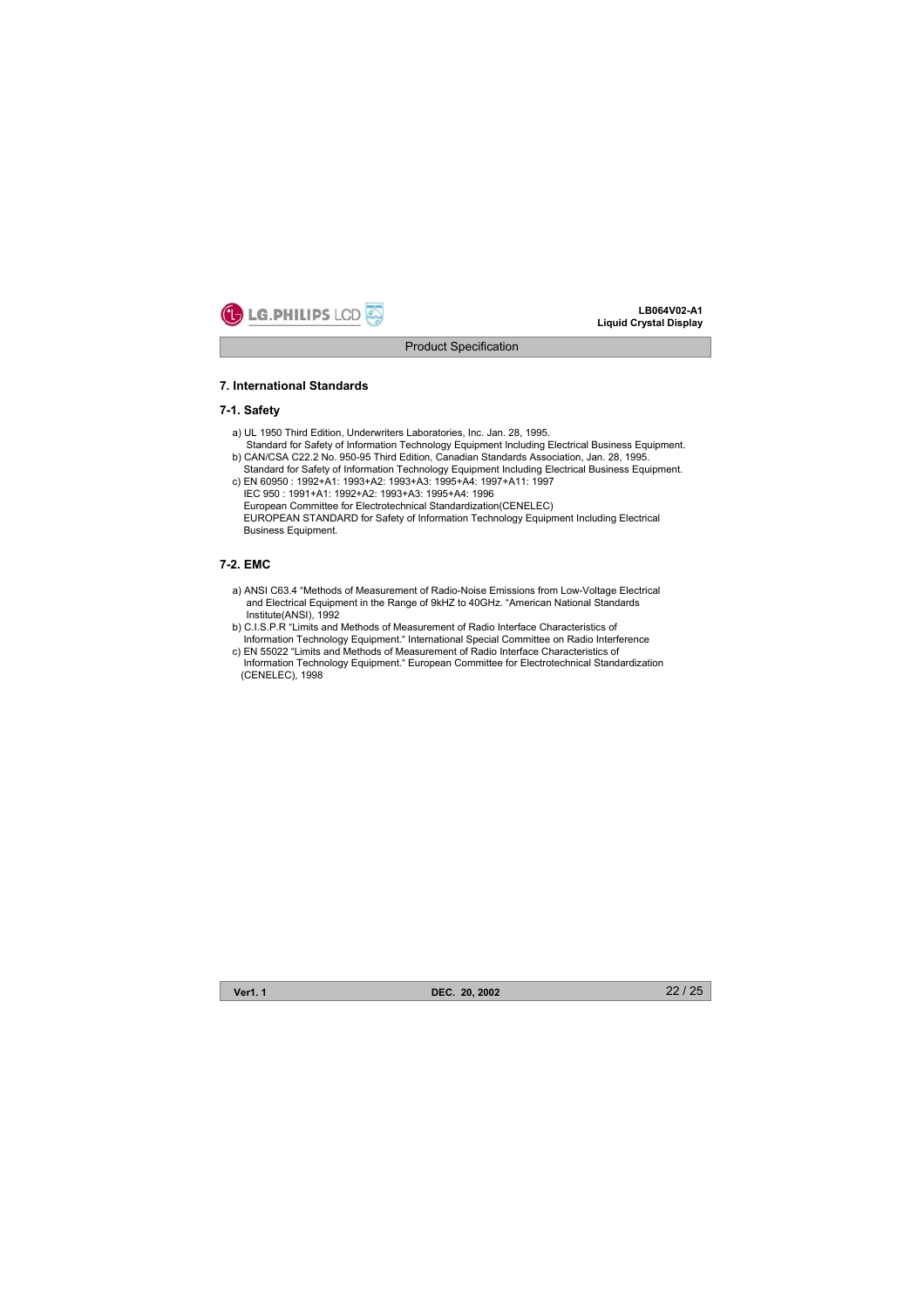

# **8. Packing**

# **8-1. Designation of Lot Mark**

a) Lot Mark



Note:

1. YEAR

| YEAR | <b>Q7</b> | 98 | 99 | 2000 | 2001 | 2002   2003   2004   2005   2006   2007 |  |  |  |
|------|-----------|----|----|------|------|-----------------------------------------|--|--|--|
| Mark |           |    |    |      |      |                                         |  |  |  |

2. MONTH

| MONTH   Jan.   Feb.   Mar.   Apr.   May.   Jun.   Jul.   Aug.   Sep.   Oct.   Nov.   Dec. |  |  |  |  |  |  |
|-------------------------------------------------------------------------------------------|--|--|--|--|--|--|
| Mark                                                                                      |  |  |  |  |  |  |

b) Location of Lot Mark

Serial NO. is printed on the label. The label is attached to the backside of the LCD module. This is subject to change without prior notice.

## **8-2. Packing Form**

- a) Package quantity in one box : 10 pcs
- b) Box Size : 371mm X 239mm X 300mm

**Ver1. 1 DEC. 20, 2002**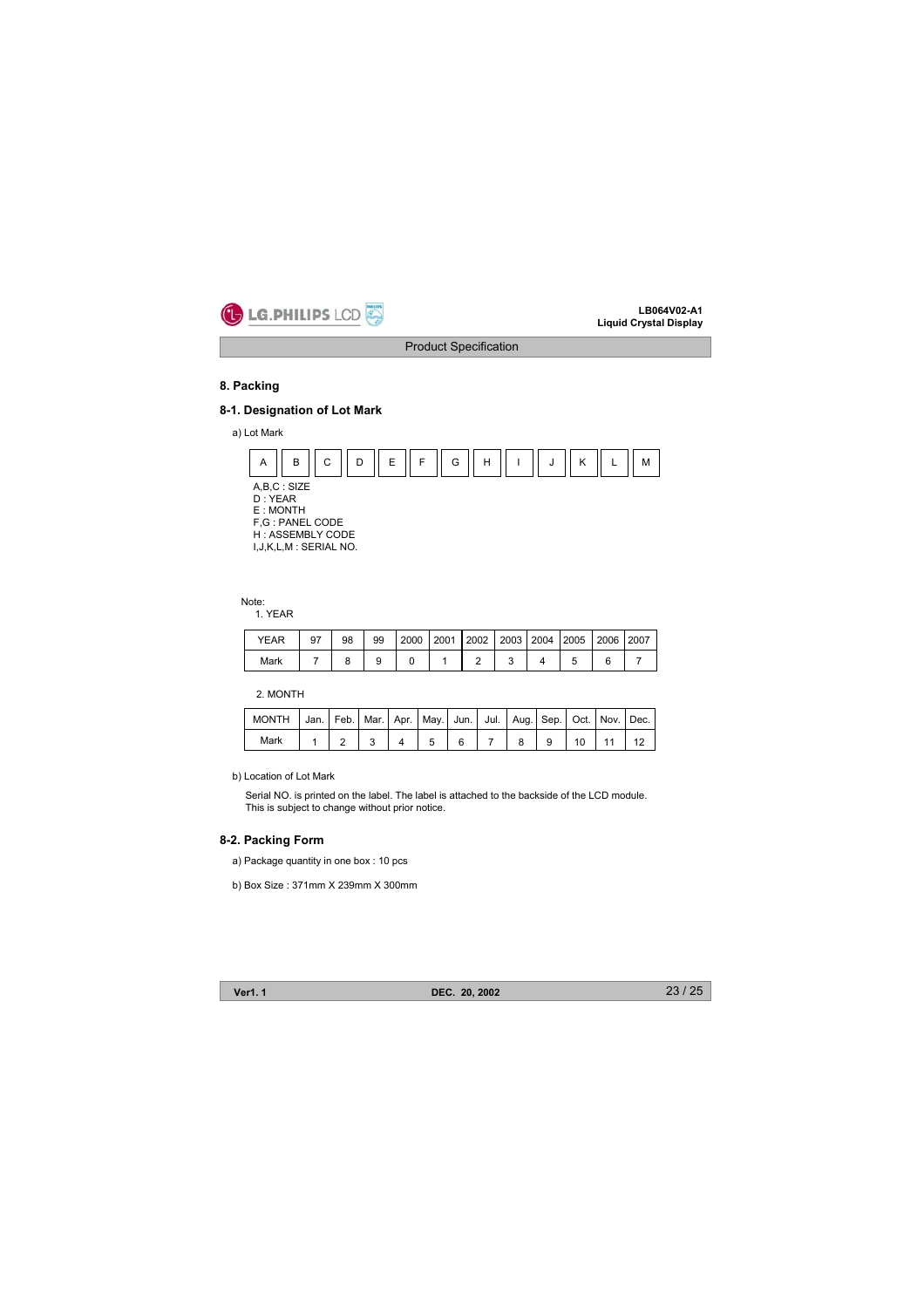

#### **9. PRECAUTIONS**

Please pay attention to the following when you use this TFT LCD module.

#### **9-1. MOUNTING PRECAUTIONS**

- (1) You must mount a module using holes arranged in four corners or four sides.
- (2) You should consider the mounting structure so that uneven force(ex. Twisted stress) is not applied to the module.

And the case on which a module is mounted should have sufficient strength so that external force is not transmitted directly to the module.

- (3) Please attach a transparent protective plate to the surface in order to protect the polarizer. Transparent protective plate should have sufficient strength in order to the resist external force.
- (4) You should adopt radiation structure to satisfy the temperature specification.
- (5) Acetic acid type and chlorine type materials for the cover case are not describe because the former generates corrosive gas of attacking the polarizer at high temperature and the latter causes circuit break by electro-chemical reaction.
- (6) Do not touch, push or rub the exposed polarizers with glass, tweezers or anything harder than HB pencil lead. And please do not rub with dust clothes with chemical treatment. Do not touch the surface of polarizer for bare hand or greasy cloth.(Some cosmetics are determined to the polarizer.)
- (7) When the surface becomes dusty, please wipe gently with absorbent cotton or other soft materials like chamois soaks with petroleum benzene. Normal-hexane is recommended for cleaning the adhesives used to attach front / rear polarizers. Do not use acetone, toluene and alcohol because they cause chemical damage to the polarizer.
- (8) Wipe off saliva or water drops as soon as possible. Their long time contact with polarizer causes deformations and color fading.
- (9) Do not open the case because inside circuits do not have sufficient strength.
- (10) If there are some problems by using system bracket, system bracket should be first modified and then LCD module reconfirmed under mutual approval .

# **9-2. OPERATING PRECAUTIONS**

- (1) The spike noise causes the mis-operation of circuits. It should be lower than following voltage : V= $\pm$ 200mV(Over and under shoot voltage)
- (2) Response time depends on the temperature.(In lower temperature, it becomes longer.)
- (3) Brightness depends on the temperature. (In lower temperature, it becomes lower.) And in lower temperature, response time(required time that brightness is stable after turned on) becomes longer.
- (4) Be careful for condensation at sudden temperature change. Condensation makes damage to polarizer or electrical contacted parts. And after fading condensation, smear or spot will occur. (5) When fixed patterns are displayed for a long time, remnant image is likely to occur.
- (6) Module has high frequency circuits. Sufficient suppression to the electromagnetic interference shall be done by system manufacturers. Grounding and shielding methods may be important to

minimized the interference.